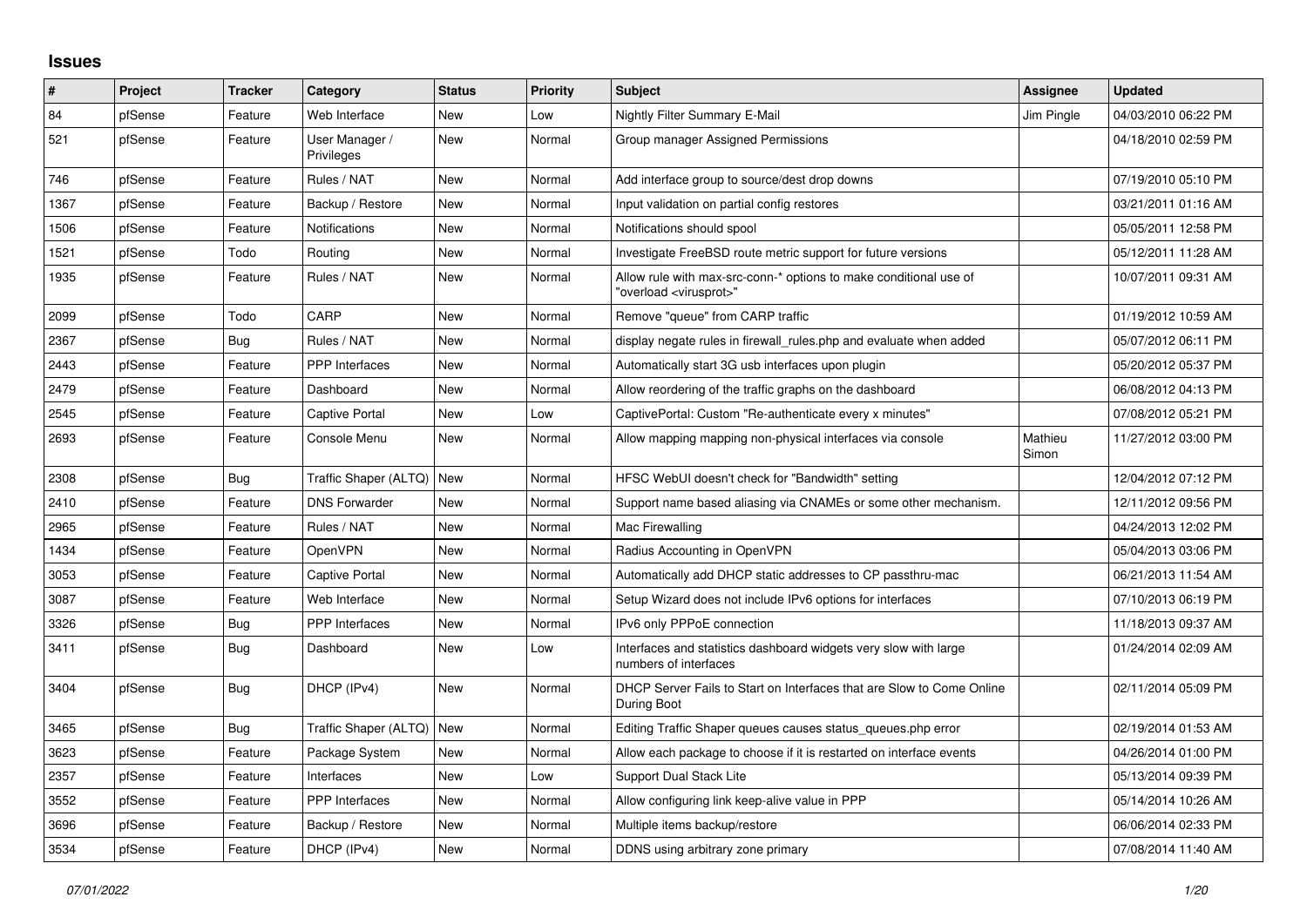| $\pmb{\sharp}$ | Project             | <b>Tracker</b> | Category                            | <b>Status</b> | <b>Priority</b> | <b>Subject</b>                                                                                          | <b>Assignee</b> | <b>Updated</b>      |
|----------------|---------------------|----------------|-------------------------------------|---------------|-----------------|---------------------------------------------------------------------------------------------------------|-----------------|---------------------|
| 2335           | pfSense             | Bug            | <b>Operating System</b>             | New           | Normal          | IGMPProxy and CARP Results in System Instability Upon Reboot                                            |                 | 07/19/2014 10:25 PM |
| 3793           | pfSense             | Feature        | Rules / NAT                         | New           | Normal          | Enable external authentication support for rules                                                        |                 | 08/05/2014 01:09 PM |
| 2117           | pfSense             | Feature        | <b>Operating System</b>             | New           | Normal          | 6RD support for ISPs like Swisscom                                                                      |                 | 08/22/2014 10:40 AM |
| 3899           | pfSense             | Feature        | Web Interface                       | New           | Normal          | Add feature to allow reordering of <package> items in config.xml</package>                              |                 | 09/27/2014 04:40 PM |
| 3943           | pfSense             | Feature        | <b>Operating System</b>             | New           | Low             | pf - divert-reply not implemented (usefull for haproxy)                                                 |                 | 10/16/2014 06:42 PM |
| 1848           | pfSense             | Bug            | <b>Traffic Shaper</b><br>(Limiters) | Confirmed     | Normal          | Limiters after policy routing has taken place do not behave correctly                                   |                 | 10/25/2014 09:18 PM |
| 3358           | pfSense             | Bug            | Package System                      | New           | Normal          | new version of <include file=""> is not required during reinstall all</include>                         |                 | 12/26/2014 12:13 PM |
| 2593           | pfSense             | Feature        | <b>XMLRPC</b>                       | New           | Normal          | sync NTPD, SNMP config between HA members                                                               |                 | 01/14/2015 09:04 AM |
| 4292           | pfSense             | Feature        | <b>RRD Graphs</b>                   | New           | Normal          | Show 95th Percentile for IPv6 Traffic in RRD Graphs                                                     |                 | 01/25/2015 02:24 PM |
| 4374           | pfSense             | Feature        | Notifications                       | New           | Low             | Add timestamps to notification e-mails                                                                  |                 | 02/05/2015 12:43 AM |
| 4467           | pfSense             | Bug            | Traffic Shaper (ALTQ)   New         |               | Normal          | Traffic Graphs shows wrong throughput when traffic shaping enabled                                      |                 | 02/23/2015 05:31 PM |
| 4506           | pfSense<br>Packages | Feature        | FreeRADIUS                          | New           | Normal          | FreeRADIUS groups/hunt groups                                                                           |                 | 03/10/2015 08:51 PM |
| 228            | pfSense             | Feature        | Multi-WAN                           | <b>New</b>    | Normal          | Multi-WAN support with same gateway on multiple WANs                                                    |                 | 04/11/2015 01:10 AM |
| 4646           | pfSense             | Feature        | Dashboard                           | <b>New</b>    | Normal          | Recover valuable vertical screen real estate in dashboard                                               |                 | 04/20/2015 07:46 PM |
| 4680           | pfSense             | Bug            | <b>DHCP Relay</b>                   | New           | Normal          | DHCP relay does not work with DHCP server on other end of OpenVPN<br>tunnel                             |                 | 05/05/2015 06:55 PM |
| 4724           | pfSense             | Feature        | Captive Portal                      | New           | Low             | Captive Portal Status Add Client Hostname                                                               |                 | 05/22/2015 08:38 AM |
| 4798           | pfSense             | Feature        | <b>DNS Resolver</b>                 | New           | Normal          | Make host and domain overrides available to both DNS Resolver and<br><b>DNS Forwarder</b>               |                 | 06/29/2015 02:14 AM |
| 4845           | pfSense             | Bug            | CARP                                | Confirmed     | High            | CARP preemption doesn't switch to backup where connectivity between<br>systems is lost but not NIC link |                 | 07/28/2015 07:55 AM |
| 4989           | pfSense             | Feature        | <b>IPsec</b>                        | <b>New</b>    | Normal          | Allow all valid strongswan remote gateway options in gui                                                |                 | 08/20/2015 02:57 PM |
| 5075           | pfSense             | Bug            | Rules / NAT                         | Confirmed     | Normal          | pf errors that don't return a line number on first line don't file notice                               |                 | 09/01/2015 06:42 PM |
| 4628           | pfSense             | Feature        | Web Interface                       | New           | Normal          | Add GUI to manage loader tunables (e.g. loader.conf.local)                                              |                 | 09/16/2015 04:28 PM |
| 1186           | pfSense             | Bug            | <b>RRD Graphs</b>                   | Confirmed     | Normal          | When in pure routing mode the rrd graphs are blank                                                      |                 | 09/16/2015 04:31 PM |
| 5307           | pfSense             | Feature        | <b>RRD Graphs</b>                   | New           | Low             | Add logarithmic scale option to RRD graphs                                                              |                 | 10/14/2015 07:37 AM |
| 5360           | pfSense             | Feature        | UPnP/NAT-PMP                        | New           | Normal          | Add possibility to configure independent "UPnP & NAT-PMP" instances                                     |                 | 10/31/2015 04:25 AM |
| 5174           | pfSense<br>Packages | Feature        | <b>NRPE</b>                         | New           | Normal          | nrpe: check_sensors doesnt work, missing Imsensors                                                      |                 | 11/15/2015 12:49 AM |
| 4406           | pfSense             | Bug            | <b>Operating System</b>             | Confirmed     | Normal          | ALTQ problems with wireless cloned interfaces                                                           | Luiz Souza      | 11/19/2015 12:06 AM |
| 5469           | pfSense             | <b>Bug</b>     | Package System                      | Confirmed     | Low             | package.dtd XSD schema is a piece of pathetic, useless, unmaintained<br>junk                            |                 | 11/22/2015 06:26 AM |
| 5525           | pfSense             | Feature        | OpenVPN                             | New           | Normal          | Add static routes for OpenVPN client remote peer addresses when<br>using non-default WANs               |                 | 11/25/2015 08:44 AM |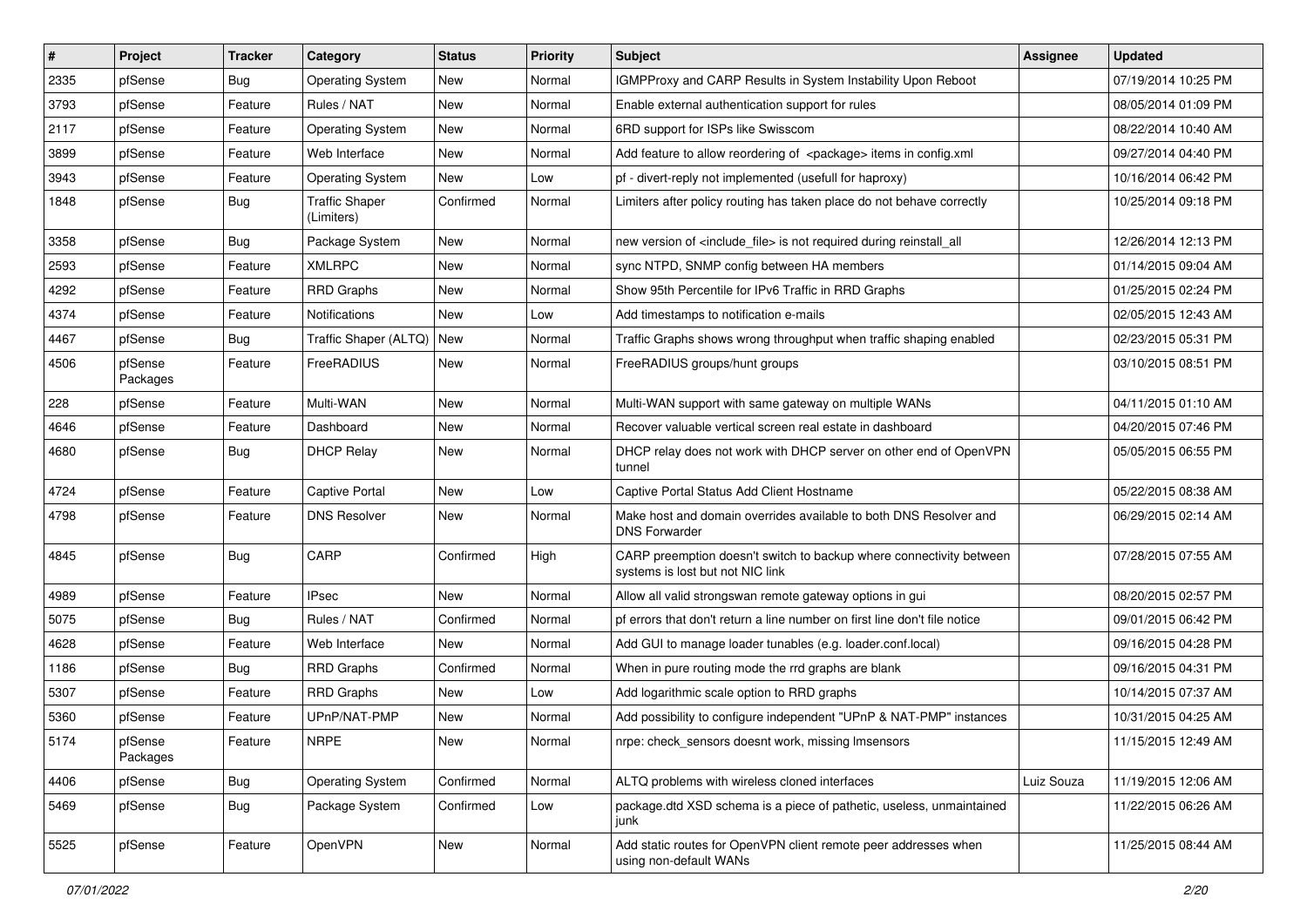| ∦    | Project             | <b>Tracker</b> | Category                     | <b>Status</b> | <b>Priority</b> | <b>Subject</b>                                                                                               | <b>Assignee</b>      | <b>Updated</b>      |
|------|---------------------|----------------|------------------------------|---------------|-----------------|--------------------------------------------------------------------------------------------------------------|----------------------|---------------------|
| 3115 | pfSense             | Feature        | Multi-WAN                    | New           | Normal          | Traffic shaping for multi WAN                                                                                |                      | 12/07/2015 02:20 PM |
| 5658 | pfSense             | <b>Bug</b>     | <b>Captive Portal</b>        | Confirmed     | Low             | Files with the same name cannot be uploaded to multiple captive portal<br>zones                              |                      | 12/18/2015 07:19 PM |
| 290  | pfSense             | Feature        | Multi-WAN                    | New           | Low             | Add Multi-WAN awareness to UPnP                                                                              |                      | 01/06/2016 05:24 PM |
| 5751 | pfSense<br>Packages | Bug            | squidguard                   | New           | Normal          | SquidGuard target categories not saved when long "Domain List" is<br>provided                                |                      | 01/10/2016 08:55 AM |
| 4501 | pfSense             | Feature        | Notifications                | New           | Normal          | Allow email report to send multiple destination                                                              |                      | 02/06/2016 04:07 AM |
| 3706 | pfSense             | Bug            | User Manager /<br>Privileges | New           | Normal          | Permission order affects default page on limited accounts, but can't<br>reorder                              |                      | 02/06/2016 04:10 AM |
| 2276 | pfSense             | Feature        | Certificates                 | <b>New</b>    | Normal          | Remote CRL fetch support                                                                                     |                      | 02/06/2016 04:14 AM |
| 1574 | pfSense             | Feature        | User Manager /<br>Privileges | New           | Normal          | Password quality enforcment.                                                                                 |                      | 02/06/2016 04:15 AM |
| 4165 | pfSense             | Feature        | Rules / NAT                  | New           | Low             | Allow for security zones when defining interfaces and firewall rules.                                        |                      | 02/06/2016 04:35 AM |
| 5445 | pfSense             | Todo           | Web Interface                | New           | Normal          | Improve banner for "background activity"                                                                     |                      | 02/06/2016 04:43 AM |
| 32   | pfSense             | Todo           | User Manager /<br>Privileges | New           | Normal          | PPPoE Server users integration with user manager                                                             |                      | 02/06/2016 04:53 AM |
| 33   | pfSense             | Todo           | User Manager /<br>Privileges | New           | Normal          | L2TP users integration with user manager                                                                     |                      | 02/06/2016 04:53 AM |
| 371  | pfSense             | Feature        | Rules / NAT                  | New           | Normal          | Allow moving of bogon and RFC 1918 rules                                                                     |                      | 02/06/2016 04:53 AM |
| 96   | pfSense             | Feature        | Rules / NAT                  | New           | Normal          | Add "All local networks" to source and destination drop down boxen in<br>firewall rules                      |                      | 02/06/2016 04:53 AM |
| 986  | pfSense             | Feature        | Web Interface                | New           | Normal          | Dynamic states view                                                                                          |                      | 02/06/2016 04:58 AM |
| 1307 | pfSense             | Feature        | Web Interface                | New           | Normal          | Request: Option To Resolve Addresses in State Table Summary                                                  |                      | 02/06/2016 04:58 AM |
| 2138 | pfSense             | <b>Bug</b>     | <b>RRD Graphs</b>            | New           | Normal          | RRD Wireless graph broken in BSS mode                                                                        |                      | 02/06/2016 04:59 AM |
| 2025 | pfSense             | Feature        | <b>Captive Portal</b>        | New           | Normal          | Captive Portal: Easy accessible Logout page instead of Logout pop-up<br>window                               |                      | 02/06/2016 04:59 AM |
| 2315 | pfSense             | Feature        | Traffic Shaper (ALTQ)   New  |               | Normal          | Traffic Shaper - Adaptive Bandwidth Management                                                               |                      | 02/06/2016 05:07 AM |
| 5480 | pfSense             | Todo           | Web Interface                | New           | Low             | inconsistent display of default values in fields                                                             | Jared Dillard        | 03/01/2016 04:59 PM |
| 5950 | pfSense             | Feature        | DHCP (IPv6)                  | New           | Normal          | DHCPv6 Server support for PD of PD-obtained networks                                                         |                      | 03/04/2016 03:04 AM |
| 5474 | pfSense             | Feature        | Interfaces                   | New           | Normal          | Add 802.1x configuration to wired interfaces.                                                                |                      | 03/16/2016 04:32 PM |
| 5835 | pfSense             | Feature        | OpenVPN                      | New           | Very Low        | Improve OpenVPN client gateway detection in edge cases where the<br>remote does not send gateway information |                      | 03/20/2016 12:29 AM |
| 1675 | pfSense             | Bug            | Captive Portal               | New           | Normal          | Captive portal logout problems with pop-up blockers.                                                         | <b>Jared Dillard</b> | 03/28/2016 01:37 PM |
| 3862 | pfSense             | Feature        | <b>IGMP Proxy</b>            | New           | Normal          | Allow configuration of IGMP proxy's 'quickleave' parameter from the web<br>interface                         |                      | 04/05/2016 03:24 AM |
| 6023 | pfSense<br>Packages | <b>Bug</b>     | Suricata                     | New           | Low             | Traffic Shaper (pfsense 2.3) Suricata V3.0 Inline Mode Operation                                             | Luiz Souza           | 04/15/2016 05:59 AM |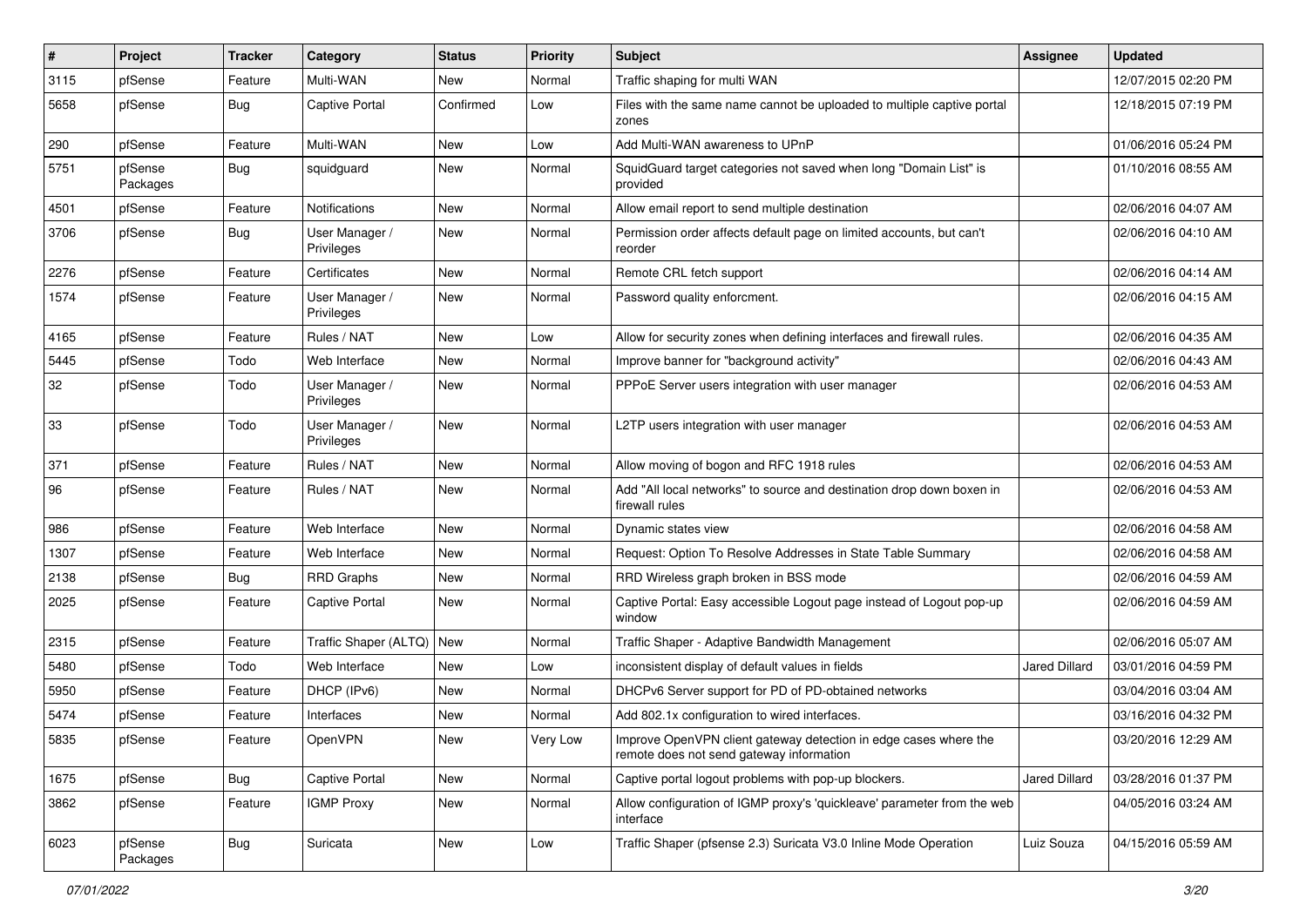| $\vert$ # | Project             | <b>Tracker</b> | Category                                        | <b>Status</b> | <b>Priority</b> | <b>Subject</b>                                                                                | Assignee             | <b>Updated</b>      |
|-----------|---------------------|----------------|-------------------------------------------------|---------------|-----------------|-----------------------------------------------------------------------------------------------|----------------------|---------------------|
| 6213      | pfSense             | Feature        | Psec                                            | New           | Normal          | IPSEC: IPV4/IPV6 dual-interface-stack support for Mobile IKE                                  |                      | 04/20/2016 07:48 AM |
| 6215      | pfSense             | Feature        | Web Interface                                   | <b>New</b>    | Normal          | Create consistent UI for admin access security                                                |                      | 04/20/2016 03:05 PM |
| 6255      | pfSense             | <b>Bug</b>     | <b>PPP</b> Interfaces                           | Confirmed     | Low             | PPP Country/Provider/Plan configuration not saved                                             |                      | 04/25/2016 07:15 PM |
| 6361      | pfSense             | Bug            | Web Interface                                   | New           | Low             | Responsive Mobile Menu issue                                                                  |                      | 05/16/2016 12:09 PM |
| 6386      | pfSense             | Bug            | <b>IPv6 Router</b><br>Advertisements<br>(RADVD) | New           | Low             | Switching Router Advertisements to disabled should broadcast IP<br>Removal messages           |                      | 05/22/2016 10:44 PM |
| 6390      | pfSense             | Todo           | Dashboard                                       | <b>New</b>    | Low             | Autoscale from Traffic Graph not correct size (big graphs)                                    |                      | 05/23/2016 01:38 PM |
| 6220      | pfSense             | <b>Bug</b>     | <b>Operating System</b>                         | Confirmed     | Normal          | state mismatch with host-initiated traffic matching binat to IP not locally<br>assigned       | Luiz Souza           | 06/08/2016 09:23 AM |
| 6471      | pfSense<br>Packages | Bug            | squidguard                                      | New           | Normal          | pfsense 2.3.1 squidguard -> common ACL -> Target Rules List<br>missing                        |                      | 06/08/2016 06:22 PM |
| 6493      | pfSense             | Bug            | Web Interface                                   | Confirmed     | Normal          | Dynamic DNS clients slow page load                                                            |                      | 06/17/2016 03:43 AM |
| 6500      | pfSense             | Feature        | Package System                                  | New           | Normal          | Should be a way to determine which packages are available without<br>having to update/install |                      | 06/17/2016 05:34 PM |
| 6517      | pfSense             | Bug            | <b>IPsec</b>                                    | Confirmed     | Normal          | Adding mobile IPsec phase 2 entries requires restart of strongswan                            |                      | 06/21/2016 11:04 PM |
| 6521      | pfSense<br>Packages | Bug            | squidguard                                      | New           | Normal          | pfsense 2.3.1 squidguard -> Groups ACL -> Target Rules List missing                           |                      | 06/25/2016 10:49 PM |
| 6580      | pfSense             | Bug            | <b>Operating System</b>                         | Confirmed     | Normal          | Bridge with down member interface sends ICMP unreachables where it<br>shouldn't               |                      | 07/05/2016 05:40 PM |
| 4428      | pfSense             | Bug            | Interfaces                                      | Confirmed     | Normal          | Setting media option on em(4) leads to infinite link cycling                                  |                      | 07/06/2016 12:45 AM |
| 5887      | pfSense             | Bug            | Interfaces                                      | Confirmed     | Normal          | hardware_offloading_applyflags sets/unsets most values when already<br>set correctly          |                      | 07/06/2016 03:31 PM |
| 5355      | pfSense             | Bug            | <b>IPsec</b>                                    | <b>New</b>    | High            | on Dynamic WAN IP (DHCP Client) it takes 10 minutes before Phase1<br>reconnects               |                      | 07/08/2016 10:29 PM |
| 4010      | pfSense             | Feature        | OpenVPN                                         | New           | Normal          | OpenVPN always loads engines available on openssl                                             |                      | 07/08/2016 10:29 PM |
| 5791      | pfSense             | Bug            | Rules / NAT                                     | Confirmed     | Normal          | tftp-proxy functionality is easilly broken by unrelated rules                                 |                      | 07/10/2016 12:24 AM |
| 6605      | pfSense             | Bug            | Interfaces                                      | Confirmed     | Normal          | rc.linkup logic issues with actions taken                                                     |                      | 07/12/2016 07:46 PM |
| 3382      | pfSense             | <b>Bug</b>     | <b>IGMP Proxy</b>                               | New           | Normal          | IGMPPROXY fails with more than 32 interfaces                                                  |                      | 07/12/2016 11:01 PM |
| 6608      | pfSense             | Feature        | Backup / Restore                                | New           | Low             | backup and restore dhcp                                                                       |                      | 07/13/2016 04:09 PM |
| 6614      | pfSense             | <b>Bug</b>     | Web Interface                                   | Confirmed     | Normal          | Dashboard high CPU usage                                                                      |                      | 07/14/2016 03:04 PM |
| 6569      | pfSense             | Feature        | <b>NTPD</b>                                     | New           | Normal          | Support Rockwell ZODIAC binary protocol (Jupiter receiver) for high<br>precision              | Jim Pingle           | 07/18/2016 11:45 AM |
| 6627      | pfSense             | <b>Bug</b>     | Rules / NAT                                     | New           | Normal          | floating tab match rules ignore quick action so should be removed                             |                      | 07/18/2016 02:15 PM |
| 6697      | pfSense             | Todo           | Web Interface                                   | New           | Low             | White squares around the numeric values in the Status / Queues page                           | <b>Jared Dillard</b> | 08/15/2016 03:19 AM |
| 6727      | pfSense             | Todo           | Web Interface                                   | New           | Very Low        | Missing file apple-touch-icon-precomposed.png?                                                | Jared Dillard        | 08/18/2016 02:10 PM |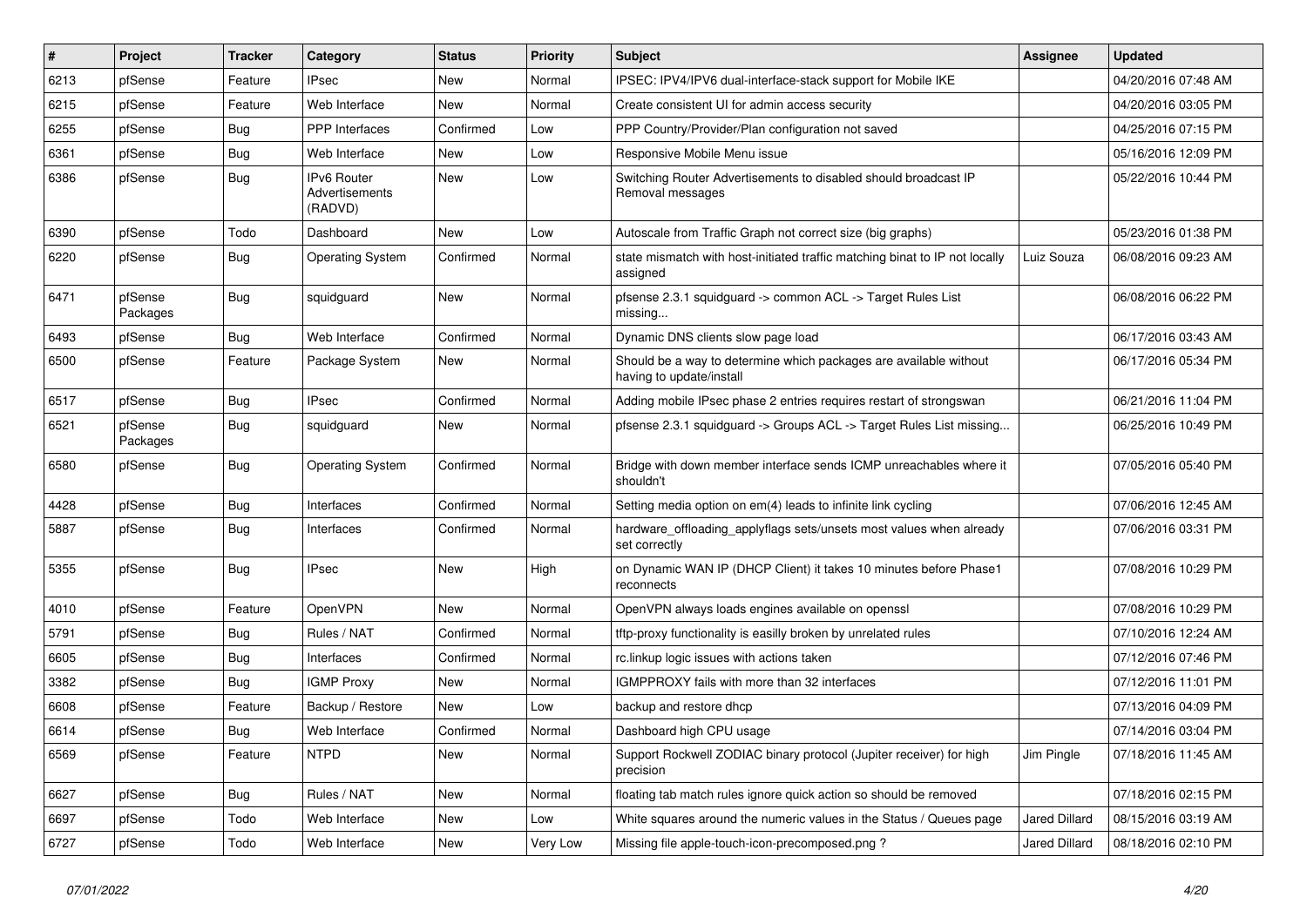| $\vert$ # | Project             | <b>Tracker</b> | Category                            | <b>Status</b> | Priority | Subject                                                                                    | Assignee             | <b>Updated</b>      |
|-----------|---------------------|----------------|-------------------------------------|---------------|----------|--------------------------------------------------------------------------------------------|----------------------|---------------------|
| 5367      | pfSense             | <b>Bug</b>     | Web Interface                       | New           | Normal   | Safari repeatedly tries to reload dashboard                                                | <b>Jared Dillard</b> | 08/22/2016 11:08 AM |
| 6011      | pfSense             | Bug            | Web Interface                       | Confirmed     | Low      | IPv6 link local fails HTTP REFERER check                                                   |                      | 09/04/2016 09:57 AM |
| 5616      | pfSense             | Feature        | <b>Wireless</b>                     | New           | Normal   | <b>Incorrect Wireless Channel</b>                                                          | Jim Thompson         | 10/09/2016 03:33 PM |
| 2573      | pfSense             | Feature        | Captive Portal                      | New           | Normal   | Captive Portal support of RADIUS POD (Packet of Disconnect)                                |                      | 10/17/2016 03:14 AM |
| 3824      | pfSense             | <b>Bug</b>     | <b>Traffic Shaper</b><br>(Limiters) | Confirmed     | Normal   | Limiters on bridge break traffic outside locally-configured IP subnets                     | Luiz Souza           | 11/03/2016 07:16 PM |
| 6803      | pfSense             | Bug            | Web Interface                       | New           | Normal   | CSRF timeout occurs when it (probably) shouldn't                                           |                      | 11/03/2016 09:43 PM |
| 3859      | pfSense             | Feature        | <b>Gateway Monitoring</b>           | <b>New</b>    | Low      | Make it possible to set the source IP address for gateway monitoring                       |                      | 11/06/2016 10:12 PM |
| 1813      | pfSense             | Bug            | Rules / NAT                         | Confirmed     | Normal   | Static routes on WAN interfaces overridden by route-to for<br>firewall-initiated traffic   |                      | 11/09/2016 02:06 PM |
| 6917      | pfSense             | Feature        | Upgrade                             | New           | Normal   | Add ability to choose from what IP/IFACE you search for updates                            |                      | 11/11/2016 09:51 AM |
| 6956      | pfSense             | Feature        | Captive Portal                      | New           | Normal   | Allow more control over concurrent logins                                                  |                      | 11/23/2016 12:01 PM |
| 3962      | pfSense<br>Packages | Bug            | ladvd                               | Confirmed     | Normal   | LADVD interface handling issues with lagg and bridge                                       |                      | 12/05/2016 01:59 PM |
| 6083      | pfSense<br>Packages | Bug            | Squid                               | New           | Normal   | Sugid Realtime Monitor / Squid Cache Table not diplaying correctly                         |                      | 12/06/2016 07:25 AM |
| 7040      | pfSense             | Bug            | Interfaces                          | New           | Normal   | Issue when disabling an interface                                                          |                      | 12/26/2016 02:56 AM |
| 7000      | pfSense<br>Packages | Feature        | ntop                                | New           | Normal   | ntopng historical data needs to be reworked                                                |                      | 01/14/2017 09:20 AM |
| 4234      | pfSense             | Feature        | IPsec                               | Assigned      | Low      | allow for strict user <> cn validation of mobile ipsec users when using<br>rsa+xauth       |                      | 01/24/2017 06:11 AM |
| 4474      | pfSense             | <b>Bug</b>     | Package System                      | Confirmed     | Normal   | IP address change triggers reload of all packages                                          |                      | 02/13/2017 07:21 AM |
| 5813      | pfSense             | Feature        | Traffic Shaper (ALTQ)   New         |               | Normal   | Replacement of layer7 filter                                                               |                      | 02/18/2017 05:08 PM |
| 5850      | pfSense             | Feature        | User Manager /<br>Privileges        | New           | Normal   | Limit "WebCfg - System: User Manager page" privilege to non-admins<br>and non-admin groups |                      | 02/19/2017 10:04 AM |
| 7238      | pfSense             | Bug            | Web Interface                       | New           | Normal   | Menu layout broken when using "Hostname in Menu" with long<br>hostnames                    |                      | 02/21/2017 07:01 AM |
| 7292      | pfSense             | Feature        | Dynamic DNS                         | New           | Normal   | DynamicDNS configuration does not sync to HA secondary                                     |                      | 02/21/2017 04:56 PM |
| 7314      | pfSense             | <b>Bug</b>     | <b>RRD Graphs</b>                   | New           | Low      | Discrepancy in ntp monitoring view                                                         |                      | 02/24/2017 08:37 PM |
| 4061      | pfSense             | Bug            | DHCP (IPv4)                         | Confirmed     | Normal   | dhcpd doesn't send client-hostname to peer, breaking DHCP lease<br>registrations w/HA      |                      | 02/24/2017 08:58 PM |
| 5306      | pfSense             | <b>Bug</b>     | Package System                      | New           | Normal   | textarea fields should have linebreaks sanitized automatically on save                     |                      | 03/03/2017 04:15 AM |
| 7365      | pfSense             | Feature        | Logging                             | New           | Low      | Pass firewall/filter rule set through logging for centralized loggers to key<br>on         |                      | 03/07/2017 10:44 AM |
| 3697      | pfSense             | Feature        | Backup / Restore                    | New           | Normal   | New backup/restore area: Certificates                                                      |                      | 03/11/2017 11:30 AM |
| 7367      | pfSense<br>Packages | Feature        | Squid                               | New           | Normal   | Wizard for Squid                                                                           |                      | 03/14/2017 01:59 PM |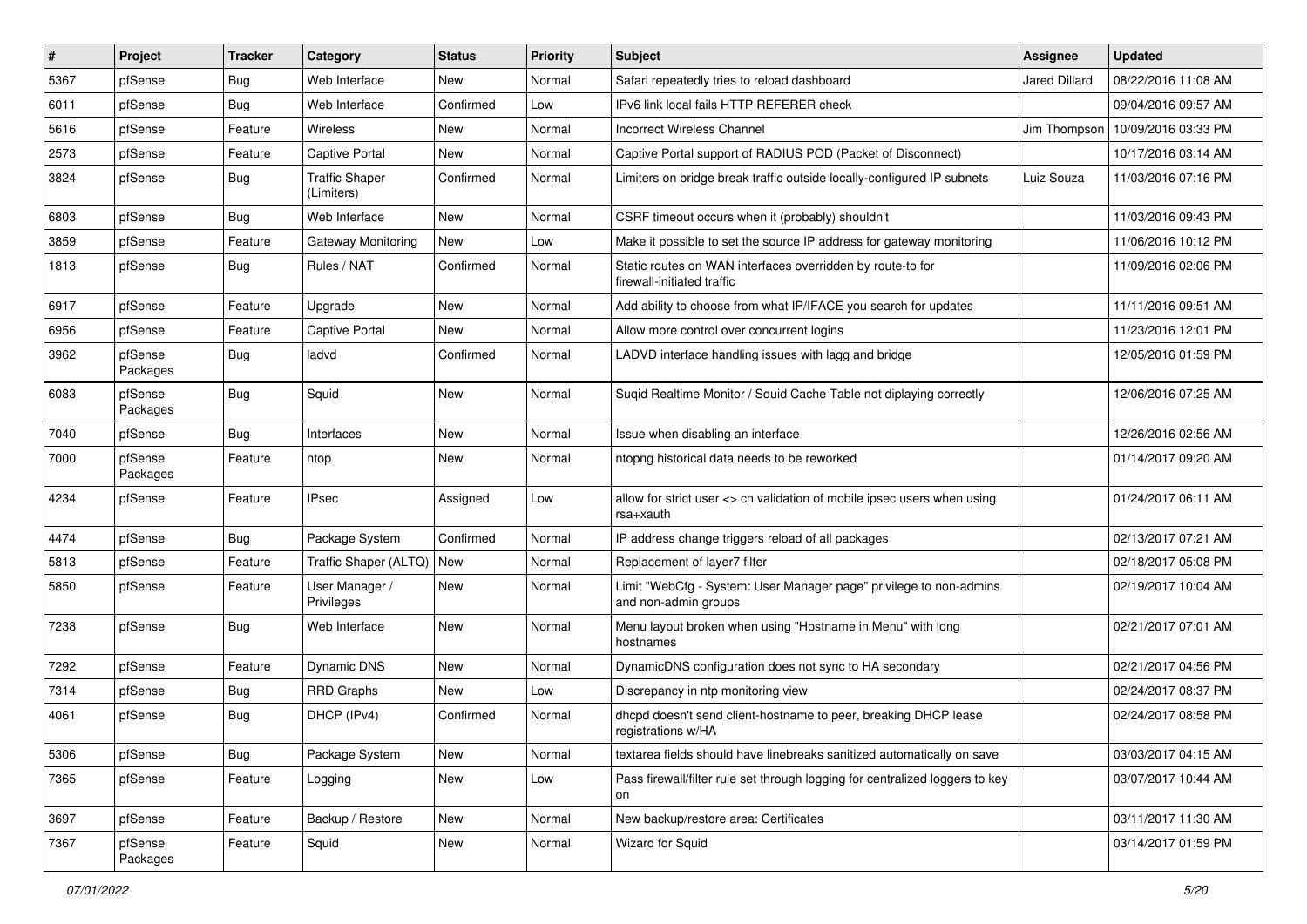| $\vert$ # | Project             | <b>Tracker</b> | Category                     | <b>Status</b> | <b>Priority</b> | <b>Subject</b>                                                                                                                    | Assignee   | <b>Updated</b>      |
|-----------|---------------------|----------------|------------------------------|---------------|-----------------|-----------------------------------------------------------------------------------------------------------------------------------|------------|---------------------|
| 7388      | pfSense<br>Packages | Bug            | Suricata                     | New           | High            | Suricata does not property recognize MTU for PPPOE interfaces                                                                     |            | 03/15/2017 05:17 AM |
| 7403      | pfSense<br>Packages | Bug            | FreeRADIUS                   | New           | Normal          | Captive Portal + freeradius2 + MySQL problems with German Umlaut                                                                  |            | 03/17/2017 09:12 AM |
| 7402      | pfSense             | Bug            | Web Interface                | New           | Normal          | Inconsistent use of htmlentities validation checks                                                                                |            | 03/21/2017 08:58 AM |
| 7453      | pfSense<br>Packages | Bug            | <b>ACME</b>                  | New           | Normal          | DNS-ovh need to save or display consumer key                                                                                      |            | 04/06/2017 10:54 AM |
| 7476      | pfSense             | Bug            | Logging                      | <b>New</b>    | Normal          | Dirty buffer used to build log messages?                                                                                          |            | 04/17/2017 09:51 PM |
| 7521      | pfSense             | Feature        | Package System               | New           | High            | Package Updates via Mirror                                                                                                        |            | 05/04/2017 08:21 PM |
| 2676      | pfSense             | Feature        | Rules / NAT                  | <b>New</b>    | Normal          | Reply-to option in firewall rule                                                                                                  |            | 05/05/2017 03:15 PM |
| 7531      | pfSense             | Feature        | Package System               | New           | Low             | pkg behavior when encountering invalid SSL certificate                                                                            |            | 05/08/2017 06:57 PM |
| 7551      | pfSense             | Bug            | Rules / NAT                  | New           | Normal          | Dynamic IPsec endpoints not added to rule set after WAN down/up                                                                   |            | 05/16/2017 02:26 PM |
| 7589      | pfSense             | Bug            | Diagnostics                  | New           | Normal          | diag edit.php old print info box                                                                                                  |            | 05/20/2017 05:02 PM |
| 7590      | pfSense             | <b>Bug</b>     | Diagnostics                  | New           | Normal          | diag edit do not save when nothing to sae (in directory browse view)                                                              |            | 05/20/2017 05:04 PM |
| 7608      | pfSense<br>Packages | Feature        | FreeRADIUS                   | New           | Very Low        | Captive Portal amount of traffic Account + Free Radius+Mysql                                                                      |            | 05/28/2017 09:08 AM |
| 7648      | pfSense             | Bug            | CARP                         | New           | Very Low        | SPAN ports on an interface renders CARP HA inoperative                                                                            |            | 06/14/2017 09:19 PM |
| 6038      | pfSense             | Feature        | Interfaces                   | New           | Normal          | Add ability to configure which interface is chosen for defining hostname<br>IP in /etc/hosts                                      |            | 07/07/2017 09:56 AM |
| 7718      | pfSense             | Feature        | Dynamic DNS                  | New           | Very Low        | Hostname for Custom DynDNS Updater.                                                                                               |            | 07/24/2017 10:05 AM |
| 1219      | pfSense             | Feature        | Developer Tools              | New           | Low             | Ship DTRACE enabled kernels in the images                                                                                         |            | 07/26/2017 03:14 AM |
| 7730      | pfSense             | <b>Bug</b>     | Interfaces                   | New           | High            | 2.3.4 1 greX: loop detected when hit save on filter rules or interfaces                                                           |            | 07/27/2017 08:16 AM |
| 7734      | pfSense             | Bug            | DHCP (IPv6)                  | New           | Normal          | Using opton ia pd0 does not renew prefix and prefix get dropped                                                                   |            | 07/31/2017 03:46 AM |
| 7747      | pfSense             | Feature        | Console Menu                 | New           | Normal          | Minor UI Tweak: Make hitting enter on the console (esp via SSH) should<br>not log you out, but simply redraw the menu             |            | 08/01/2017 04:03 PM |
| 7773      | pfSense             | Feature        | <b>IPsec</b>                 | New           | Normal          | IPSec using IKEv2 with split DNS not using provided domain names                                                                  |            | 08/15/2017 05:25 PM |
| 2963      | pfSense             | Feature        | <b>Captive Portal</b>        | New           | Normal          | Captive Portal MAC authentication request                                                                                         |            | 08/22/2017 09:09 PM |
| 7691      | pfSense<br>Packages | Feature        | Squid                        | New           | Normal          | Allow for custom icap services for squid                                                                                          |            | 08/24/2017 03:16 AM |
| 7821      | pfSense             | Bug            | DHCP (IPv6)                  | New           | Normal          | GIF does not support broadcast                                                                                                    |            | 08/29/2017 10:50 AM |
| 7085      | pfSense             | Feature        | Rules / NAT                  | New           | Normal          | Edit Firewall Rules Seperator                                                                                                     |            | 09/10/2017 09:15 AM |
| 7852      | pfSense             | Feature        | <b>DNS Resolver</b>          | New           | Normal          | Add views support to Unbound GUI                                                                                                  |            | 09/11/2017 12:26 PM |
| 7863      | pfSense             | <b>Bug</b>     | User Manager /<br>Privileges | New           | Normal          | The "WebCfg - All pages" permission inclueds the "User - System: Shell<br>account access" even though that is not a WebCofg page. |            | 09/16/2017 05:13 AM |
| 4796      | pfSense             | Feature        | Routing                      | New           | Normal          | Support Multiple FIBs in pfSense                                                                                                  | Luiz Souza | 09/22/2017 12:12 AM |
| 7888      | pfSense             | Feature        | Package System               | New           | Normal          | Add a button in package manager GUI to upgrade all packages                                                                       |            | 09/28/2017 05:50 AM |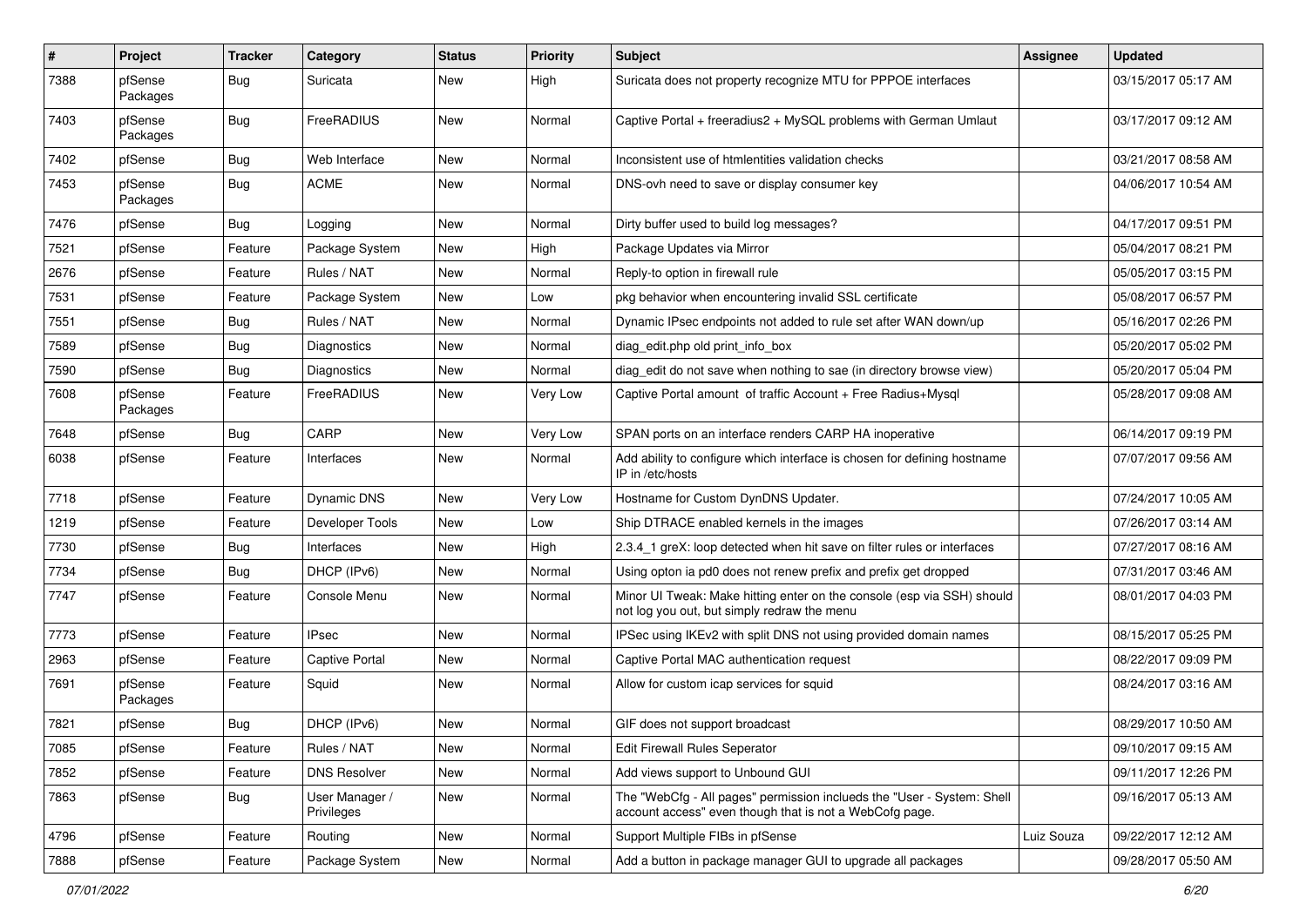| ∦    | Project             | <b>Tracker</b> | Category                            | <b>Status</b> | <b>Priority</b> | Subject                                                                                                   | <b>Assignee</b>      | <b>Updated</b>      |
|------|---------------------|----------------|-------------------------------------|---------------|-----------------|-----------------------------------------------------------------------------------------------------------|----------------------|---------------------|
| 7899 | pfSense             | Bug            | Traffic Shaper (ALTQ)               | <b>New</b>    | Normal          | a floating 'match' rule on LAN does not put traffic from a broswer on a<br>clientpc into a shaper queue   |                      | 09/28/2017 09:16 AM |
| 7922 | pfSense             | Feature        | Rules / NAT                         | <b>New</b>    | Normal          | Add the option to select the ISP IPv6 Delegated Prefix as a destination<br>in firewall rules              |                      | 10/10/2017 06:36 PM |
| 7934 | pfSense             | Feature        | Dashboard                           | New           | Very Low        | format support phone# for international use                                                               |                      | 10/12/2017 04:38 PM |
| 7956 | pfSense             | Feature        | Web Interface                       | New           | Normal          | Favicon able to match GUI colour setting?                                                                 |                      | 10/17/2017 06:36 AM |
| 7957 | pfSense             | Feature        | Web Interface                       | New           | Normal          | GUI theme - separate "colour" from "compact/normal" in theme<br>dropdown                                  |                      | 10/17/2017 06:58 AM |
| 7954 | pfSense<br>Packages | Bug            | Squid                               | Confirmed     | Normal          | Package upgrade/reinstall gets stuck on deinstall if the<br>package-provided service is not running       |                      | 10/18/2017 12:04 PM |
| 7971 | pfSense             | Feature        | <b>Captive Portal</b>               | New           | Normal          | Allow import, export and synchronization of MACs under Captive Portal<br>service                          |                      | 10/19/2017 04:56 AM |
| 7411 | pfSense<br>Packages | Todo           | ladvd                               | <b>New</b>    | Low             | LADVD Devices not wide enough                                                                             |                      | 10/22/2017 05:04 AM |
| 7688 | pfSense             | Feature        | Backup / Restore                    | <b>New</b>    | Low             | AutoConfigBackup - Info Icon - username only                                                              |                      | 10/22/2017 10:46 AM |
| 7988 | pfSense             | Feature        | Web Interface                       | New           | Normal          | Compact Theme based on Compact-RED with the default theme colors.                                         |                      | 10/23/2017 05:34 AM |
| 8004 | pfSense             | Bug            | <b>NAT Reflection</b>               | <b>New</b>    | Normal          | Error notice for a deleted NAT that had a RULE or an existing NAT<br>which is claimed to have no NAT port |                      | 10/24/2017 06:39 PM |
| 8050 | pfSense             | Bug            | Interfaces                          | <b>New</b>    | High            | Enabling bridge while interfaces have link freezes console                                                |                      | 11/03/2017 04:38 PM |
| 8066 | pfSense             | Bug            | Routing                             | <b>New</b>    | Normal          | Static routes not applied when they go out a interface using carp                                         |                      | 11/08/2017 02:04 AM |
| 6752 | pfSense<br>Packages | Todo           | <b>Status Traffic Totals</b>        | New           | Low             | Traffic Totals Data Summary Graph                                                                         | <b>Jared Dillard</b> | 11/08/2017 08:58 AM |
| 8072 | pfSense             | Bug            | <b>Traffic Shaper</b><br>(Limiters) | New           | Normal          | Limiter / Queue mask issues?                                                                              | Ivor Kreso           | 11/08/2017 07:56 PM |
| 8073 | pfSense             | Bug            | <b>IPsec</b>                        | New           | Normal          | Traffic inexplicably not going through IPSEC despite (in theory)<br>matching SPs                          |                      | 11/09/2017 02:51 AM |
| 8078 | pfSense             | Feature        | <b>PPP</b> Interfaces               | New           | Normal          | <b>PPPoE Reconnect Wait Time</b>                                                                          |                      | 11/09/2017 05:13 PM |
| 8089 | pfSense             | Bug            | Interfaces                          | <b>New</b>    | High            | VLAN page breaks after config restore to new hardware.                                                    |                      | 11/21/2017 01:38 PM |
| 8121 | pfSense<br>Packages | Feature        | haproxy                             | New           | Normal          | haproxy, allow to generate backends even they don't seem to be used                                       |                      | 11/23/2017 04:04 AM |
| 3185 | pfSense             | Feature        | DHCP (IPv6)                         | <b>New</b>    | Normal          | Accommodate a DHCPv6 failover-like mechanism                                                              |                      | 11/24/2017 10:44 AM |
| 8130 | pfSense             | <b>Bug</b>     | <b>Traffic Graphs</b>               | New           | Normal          | Status - Monitoring - Area chart displays traffic data differently than Line<br>or Bar charts             |                      | 11/26/2017 01:40 PM |
| 8148 | pfSense<br>Packages | Feature        | OpenVPN Client<br>Export            | <b>New</b>    | Very Low        | OpenVPN - Output Windows Client .MSI Installer for GPO deployment                                         |                      | 11/30/2017 01:24 PM |
| 8157 | pfSense             | <b>Bug</b>     | Dashboard                           | <b>New</b>    | Very Low        | Traffic Graph clutter from time to time                                                                   |                      | 12/03/2017 06:40 AM |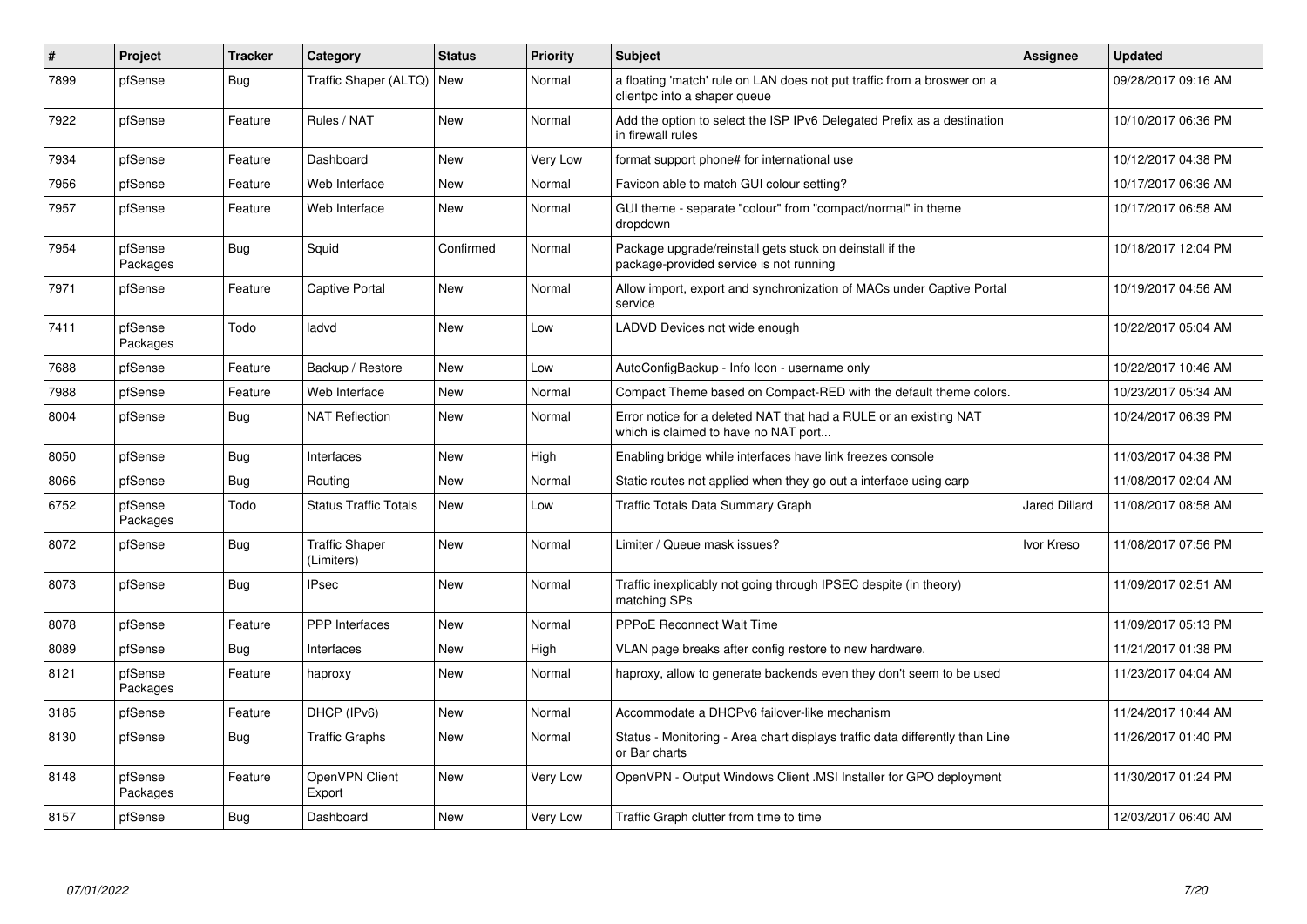| #    | Project             | <b>Tracker</b> | Category                                 | <b>Status</b> | <b>Priority</b> | <b>Subject</b>                                                                                                                                                                | Assignee             | <b>Updated</b>      |
|------|---------------------|----------------|------------------------------------------|---------------|-----------------|-------------------------------------------------------------------------------------------------------------------------------------------------------------------------------|----------------------|---------------------|
| 8158 | pfSense             | Bug            | Interfaces                               | <b>New</b>    | High            | IPv6 Track Interface issue with more than one WAN-Gateway and a<br>number of internal interfaces at least track interface from one interface<br>does not work on regular base |                      | 12/03/2017 09:00 AM |
| 8161 | pfSense<br>Packages | Feature        | FreeRADIUS                               | New           | Very Low        | Add virtual server support to FreeRadius                                                                                                                                      |                      | 12/05/2017 01:57 PM |
| 8176 | pfSense             | Bug            | Package System                           | New           | Normal          | ./schema/packages.dtd -- referenced in *xml, but missing?                                                                                                                     |                      | 12/09/2017 06:52 PM |
| 8178 | pfSense             | Feature        | Package System                           | <b>New</b>    | Normal          | Allow setting attributes for form elements in package XML                                                                                                                     |                      | 12/09/2017 07:48 PM |
| 8199 | pfSense<br>Packages | Feature        | <b>BIND</b>                              | New           | Normal          | Support reordering and/or sort alphabetically across BIND package                                                                                                             |                      | 12/12/2017 02:05 AM |
| 8168 | pfSense             | Feature        | <b>IPsec</b>                             | <b>New</b>    | Normal          | strongswan dhcp option                                                                                                                                                        |                      | 12/19/2017 04:14 AM |
| 8213 | pfSense<br>Packages | Bug            | haproxy                                  | New           | Normal          | acl src file not populated from alias                                                                                                                                         |                      | 12/21/2017 02:02 PM |
| 7281 | pfSense             | Feature        | OpenVPN                                  | <b>New</b>    | Normal          | OpenVPN: Add support for IPv6 dynamic prefix selection                                                                                                                        |                      | 12/21/2017 08:56 PM |
| 8236 | pfSense             | Feature        | <b>DNS Resolver</b>                      | <b>New</b>    | Normal          | Ability to configure "forward-first" and "forward-host" options for more<br>robust domain overrides in DNS Resolver                                                           |                      | 12/26/2017 01:26 AM |
| 4899 | pfSense             | Feature        | DHCP (IPv4)                              | <b>New</b>    | Normal          | Additional BOOTP/DHCP Options should allow a force option                                                                                                                     |                      | 01/02/2018 02:24 PM |
| 8270 | pfSense             | Todo           | Web Interface                            | New           | Very Low        | Fix grammatically erroneous repetition                                                                                                                                        |                      | 01/11/2018 08:19 AM |
| 7462 | pfSense<br>Packages | <b>Bug</b>     | haproxy                                  | New           | Normal          | HAproxy not rebinding properly after WAN DHCP IP change                                                                                                                       |                      | 01/11/2018 09:15 AM |
| 8262 | pfSense             | Feature        | IPv6 Router<br>Advertisements<br>(RADVD) | New           | Normal          | Make each prefix flags configurable separately.                                                                                                                               |                      | 01/16/2018 12:35 PM |
| 8180 | pfSense<br>Packages | Bug            | syslog-ng                                | <b>New</b>    | Normal          | syslog-ng default log file                                                                                                                                                    |                      | 01/16/2018 12:53 PM |
| 8285 | pfSense             | <b>Bug</b>     | Web Interface                            | New           | Normal          | Actions on stale data may result in catastrophic results                                                                                                                      |                      | 01/16/2018 08:08 PM |
| 8229 | pfSense<br>Packages | Bug            | syslog-ng                                | New           | Normal          | syslog-ng stops parsing logs after logrotate run                                                                                                                              |                      | 01/26/2018 12:00 PM |
| 7216 | pfSense             | Feature        | Web Interface                            | <b>New</b>    | Normal          | Allow user to choose date display format                                                                                                                                      | <b>Phillip Davis</b> | 02/02/2018 04:20 PM |
| 8295 | pfSense<br>Packages | <b>Bug</b>     | syslog-ng                                | <b>New</b>    | Normal          | syslog-ng logrotates tls files                                                                                                                                                |                      | 02/14/2018 06:12 AM |
| 8224 | pfSense<br>Packages | Feature        | FreeRADIUS                               | <b>New</b>    | Normal          | Add "OU" field to FreeRADIUS page                                                                                                                                             |                      | 02/21/2018 12:53 AM |
| 8346 | pfSense             | Feature        | <b>IPsec</b>                             | <b>New</b>    | Normal          | Let pFSense act as an IPSec XAuth VPN Client                                                                                                                                  |                      | 02/23/2018 07:39 AM |
| 8349 | pfSense             | Feature        | <b>Traffic Graphs</b>                    | New           | Normal          | Show the actual numerical information (upload/download speeds) in the<br>traffic graph dashboard widget                                                                       | <b>Jared Dillard</b> | 02/28/2018 09:42 AM |
| 7495 | pfSense             | Feature        | <b>DNS Resolver</b>                      | New           | Low             | Ability to set TTL for local for Unbound host overrides and dhcp leases                                                                                                       |                      | 03/06/2018 09:46 AM |
| 3882 | pfSense             | Feature        | Web Interface                            | New           | Normal          | Add OUI database to the base system, remove dependency on nmap                                                                                                                |                      | 03/08/2018 06:44 PM |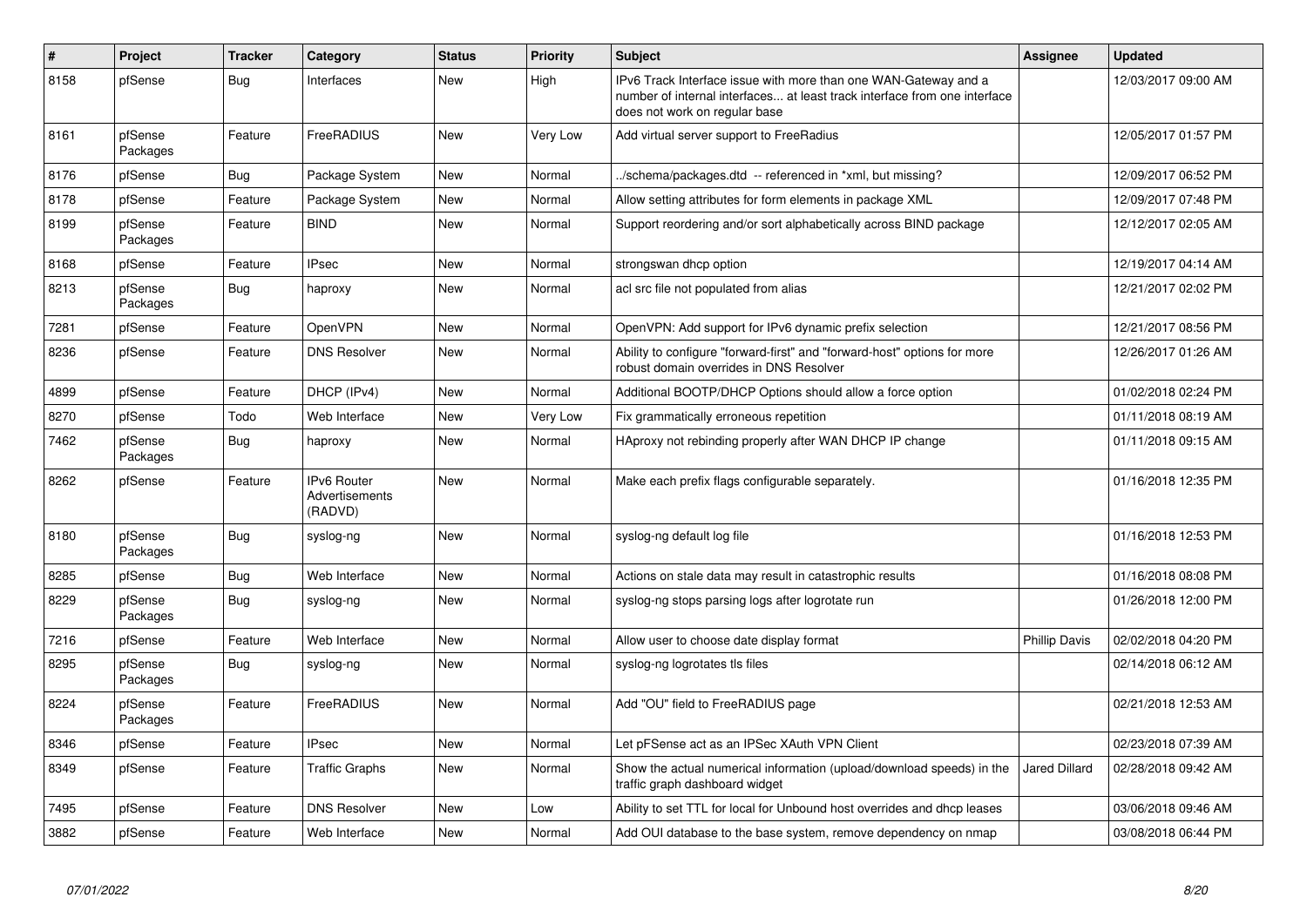| $\vert$ # | Project             | <b>Tracker</b> | Category                 | <b>Status</b> | <b>Priority</b> | <b>Subject</b>                                                                                                                          | <b>Assignee</b>    | <b>Updated</b>      |
|-----------|---------------------|----------------|--------------------------|---------------|-----------------|-----------------------------------------------------------------------------------------------------------------------------------------|--------------------|---------------------|
| 8401      | pfSense             | Bug            | Installer                | New           | Normal          | Issues related to keys representing alphabetic characters specific to<br>Scandinavian languages and to some other keys.                 |                    | 03/30/2018 11:06 AM |
| 8406      | pfSense             | Bug            | Dynamic DNS              | New           | Normal          | DDNS IPV6 Cloudflare Client does not detect PPOE address                                                                                |                    | 03/31/2018 11:56 AM |
| 8122      | pfSense             | Bug            | OpenVPN                  | New           | Normal          | openypn client is unable to use OTP (temporary) passwords                                                                               |                    | 04/16/2018 09:28 AM |
| 8474      | pfSense             | Feature        | <b>High Availability</b> | New           | Low             | Easier Conversion to HA Pair from Existing Non-HA Firewall                                                                              |                    | 04/19/2018 11:52 PM |
| 701       | pfSense             | Feature        | Rules / NAT              | New           | Normal          | Interface groups with NAT                                                                                                               |                    | 05/11/2018 10:12 PM |
| 8532      | pfSense             | Feature        | OpenVPN                  | New           | Low             | Ability to add metric to pushed routes                                                                                                  |                    | 05/22/2018 07:45 AM |
| 8438      | pfSense<br>Packages | Bug            | haproxy                  | New           | High            | haproxy: can't use ACL for cert with http-response actions                                                                              |                    | 05/24/2018 01:12 PM |
| 6873      | pfSense             | Bug            | DHCP (IPv6)              | New           | Low             | radvd - Too many addresses in RDNSS section when previously using<br>DHCP <sub>v6</sub>                                                 | Dominic<br>McKeown | 06/06/2018 10:45 AM |
| 8560      | pfSense<br>Packages | Bug            | <b>ACME</b>              | <b>New</b>    | Normal          | ACME: can't update DNS records in DNSMadeEasy registar for several<br>domains with different API keys/ids                               |                    | 06/08/2018 01:28 PM |
| 8566      | pfSense             | Bug            | CARP                     | New           | Normal          | Wrong IPv6 source in NS request in case using of IPv6 alias                                                                             |                    | 06/12/2018 01:26 PM |
| 8567      | pfSense             | Bug            | CARP                     | New           | Normal          | Using IPv6 VIP alias for services may affect CARP IPv6 VIP work                                                                         |                    | 06/12/2018 01:26 PM |
| 6988      | pfSense<br>Packages | <b>Bug</b>     | Snort                    | New           | High            | SNORT Package PHP memory error                                                                                                          |                    | 06/28/2018 10:00 PM |
| 1940      | pfSense             | Todo           | Logging                  | New           | Normal          | Integrate rSyslogd                                                                                                                      |                    | 07/06/2018 02:11 PM |
| 8599      | pfSense             | Feature        | Rules / NAT              | New           | Very Low        | IPv6 flow labels                                                                                                                        |                    | 07/16/2018 07:36 AM |
| 8641      | pfSense             | Feature        | Web Interface            | New           | Normal          | Need way to disable HSTS and/or replace webConfigurator certificate<br>from CLI                                                         |                    | 07/16/2018 10:21 AM |
| 8385      | pfSense             | Feature        | Rules / NAT              | New           | Normal          | Utilize IP addresses from successfully authenticated OpenVPN<br>endpoints to Update Firewall Rules                                      |                    | 07/19/2018 03:07 PM |
| 8419      | pfSense             | Bug            | Web Interface            | New           | Normal          | webgui, when menubar is fixed to the top of the screen, the last items of<br>long menus cannot be seen/used.                            |                    | 07/19/2018 03:10 PM |
| 1924      | pfSense             | Feature        | <b>Captive Portal</b>    | New           | Normal          | Ability of CP's allowed IP addresses to use aliases                                                                                     |                    | 07/26/2018 04:28 AM |
| 8705      | pfSense<br>Packages | Bug            | syslog-ng                | <b>New</b>    | Normal          | Syslog-NG error in latest snapshot                                                                                                      |                    | 07/27/2018 10:17 AM |
| 8711      | pfSense             | <b>Bug</b>     | <b>IGMP Proxy</b>        | New           | Normal          | igmpproxy with PPPoE Interfaces                                                                                                         |                    | 07/28/2018 09:21 AM |
| 8752      | pfSense<br>Packages | Bug            | squidguard               | New           | Normal          | For SquidGuard in "Common ACL" menu "Target Rules List" "access"<br>option always stays with default value '---' for my Target category |                    | 08/06/2018 05:53 AM |
| 7553      | pfSense             | Bug            | <b>Captive Portal</b>    | Confirmed     | Very Low        | Captive portal on a parent interface blocks traffic on VLAN interfaces too                                                              |                    | 08/19/2018 03:15 PM |
| 8836      | pfSense<br>Packages | Feature        | FreeRADIUS               | New           | Normal          | Define Idap group vlan assignment in users file                                                                                         |                    | 08/26/2018 07:53 AM |
| 8879      | pfSense             | Feature        | DHCP (IPv4)              | New           | Very Low        | DHCP options ADD force options                                                                                                          |                    | 09/07/2018 09:14 AM |
| 8902      | pfSense<br>Packages | Bug            | haproxy                  | New           | Normal          | HAproxy package not use custom DNS for lookup on apply new config                                                                       |                    | 09/16/2018 08:16 AM |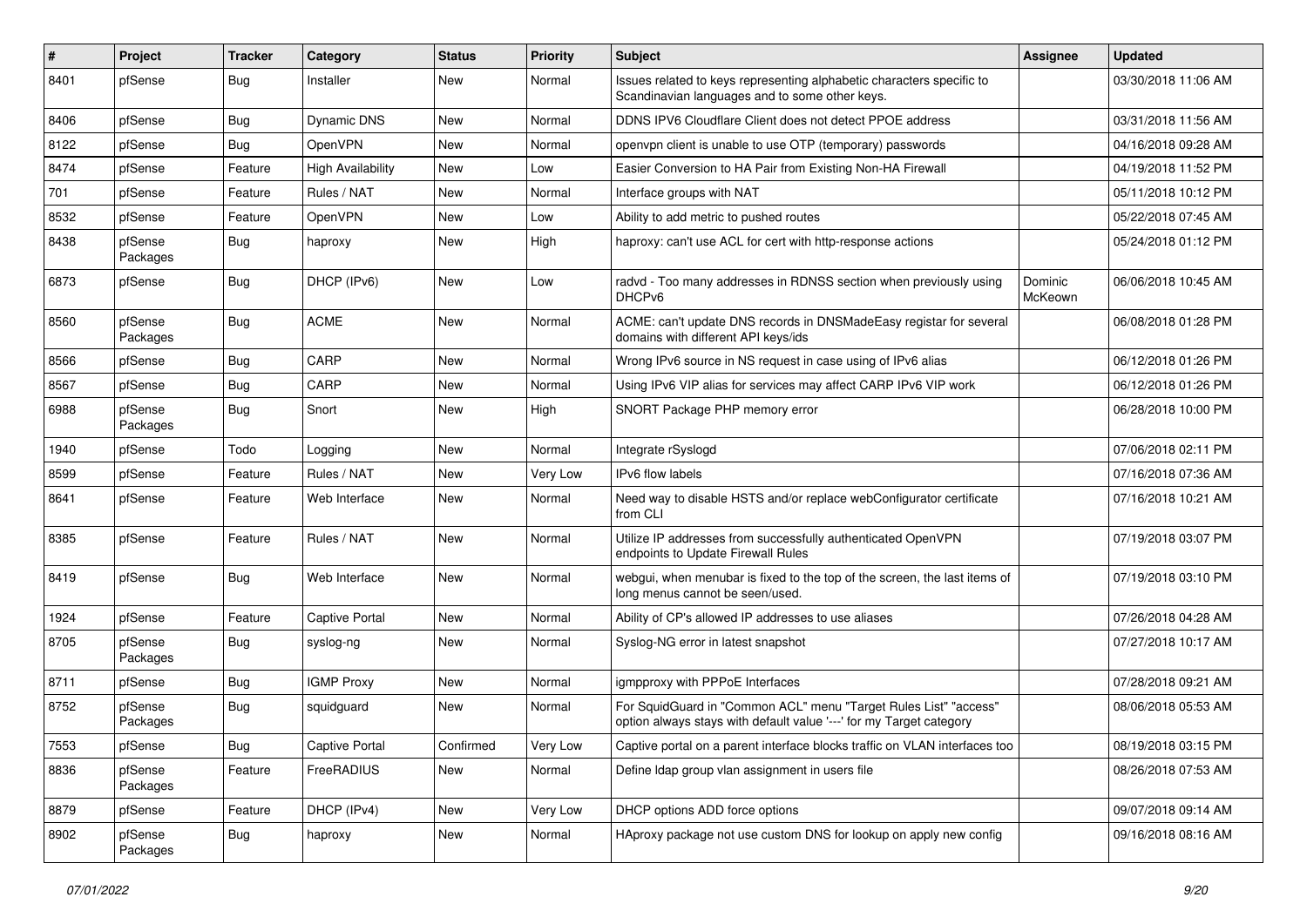| #    | Project             | <b>Tracker</b> | Category                            | <b>Status</b> | Priority | <b>Subject</b>                                                                                        | <b>Assignee</b> | <b>Updated</b>      |
|------|---------------------|----------------|-------------------------------------|---------------|----------|-------------------------------------------------------------------------------------------------------|-----------------|---------------------|
| 9025 | pfSense<br>Packages | <b>Bug</b>     | squidguard                          | New           | Normal   | SquidGard + Target categories                                                                         |                 | 10/08/2018 01:00 AM |
| 1136 | pfSense             | Feature        | Rules / NAT                         | <b>New</b>    | Normal   | Add logic to automatically avoid route-to for static route networks                                   |                 | 10/09/2018 05:11 AM |
| 8769 | pfSense<br>Packages | Feature        | FreeRADIUS                          | New           | Normal   | Allow FreeRADIUS users to change their own Passwords and Pins                                         |                 | 10/11/2018 11:34 AM |
| 9037 | pfSense             | Bug            | <b>DNS Resolver</b>                 | <b>New</b>    | Normal   | Unbound not logging to syslog after reboot                                                            |                 | 10/12/2018 05:09 AM |
| 8869 | pfSense<br>Packages | Feature        | haproxy                             | New           | Normal   | HAproxy should use RFC 7919 DH parameter files                                                        |                 | 10/17/2018 10:46 AM |
| 9063 | pfSense             | Feature        | <b>Dynamic DNS</b>                  | New           | Normal   | Allow dynamic DNS client entry to specify which Check IP service to use                               |                 | 10/24/2018 11:53 AM |
| 9077 | pfSense<br>Packages | Feature        | haproxy                             | New           | Normal   | haproxy UI: Add seperator lines                                                                       |                 | 10/29/2018 06:06 AM |
| 9094 | pfSense             | <b>Bug</b>     | Hardware / Drivers                  | Assigned      | Normal   | MBT console settings are not forced to video console                                                  |                 | 11/07/2018 10:23 AM |
| 9143 | pfSense<br>Packages | <b>Bug</b>     | ntop                                | New           | Normal   | ntopng not displaying values in historical correctly                                                  |                 | 11/22/2018 07:24 AM |
| 9149 | pfSense             | <b>Bug</b>     | Package System                      | <b>New</b>    | Low      | Continued issues with /tmp and /var in RAM on 2.4                                                     |                 | 11/24/2018 11:56 AM |
| 9141 | pfSense<br>Packages | Feature        | <b>FRR</b>                          | <b>New</b>    | Very Low | FRR xmlrpc                                                                                            | Jim Pingle      | 11/26/2018 07:49 AM |
| 8963 | pfSense             | <b>Bug</b>     | <b>Traffic Shaper</b><br>(Limiters) | <b>New</b>    | Normal   | 2.4.4 Limiters don't work after CARP fail-over                                                        |                 | 12/10/2018 06:40 AM |
| 9079 | pfSense<br>Packages | <b>Bug</b>     | ntop                                | <b>New</b>    | Normal   | High CPU usage of ntopng even during IDLE and no network traffic                                      |                 | 12/16/2018 02:40 PM |
| 9241 | pfSense             | <b>Bug</b>     | Interfaces                          | <b>New</b>    | Normal   | Ethernet link cycles up/down if "auto-negotiate" is explicitly selected in<br>interface configuration |                 | 12/31/2018 08:36 PM |
| 9247 | pfSense<br>Packages | <b>Bug</b>     | haproxy                             | <b>New</b>    | Low      | HAProxy multiple server selection on stats pages doesn't work                                         |                 | 01/02/2019 04:44 PM |
| 9261 | pfSense<br>Packages | <b>Bug</b>     | haproxy                             | New           | Normal   | haproxy GUI failure                                                                                   |                 | 01/08/2019 12:41 PM |
| 7244 | pfSense             | Feature        | Developer Tools                     | New           | Normal   | Publish pfsense as a Vagrant Basebox                                                                  |                 | 01/29/2019 04:09 AM |
| 8232 | pfSense<br>Packages | Feature        | haproxy                             | New           | Normal   | different ssl options based on the sni name                                                           |                 | 01/30/2019 10:36 AM |
| 9299 | pfSense<br>Packages | Feature        | <b>ACME</b>                         | <b>New</b>    | Normal   | ACME package: Automate add/remove firewall rule for port forwarding                                   |                 | 01/30/2019 10:09 PM |
| 9335 | pfSense<br>Packages | <b>Bug</b>     | haproxy                             | Feedback      | Normal   | Stored XSS in HAProxy / haproxy_listeners_edit.php                                                    | Jim Pingle      | 02/18/2019 09:35 AM |
| 9337 | pfSense<br>Packages | <b>Bug</b>     | Telegraf                            | New           | Normal   | Telegraf ping input fails                                                                             |                 | 02/18/2019 10:40 AM |
| 9336 | pfSense             | Feature        | Notifications                       | New           | Very Low | Make Dynamic DNS update notification e-mail optional                                                  |                 | 02/18/2019 11:49 AM |
| 9138 | pfSense<br>Packages | <b>Bug</b>     | Telegraf                            | New           | Normal   | telegraf: add section for custom config lines                                                         |                 | 02/18/2019 03:36 PM |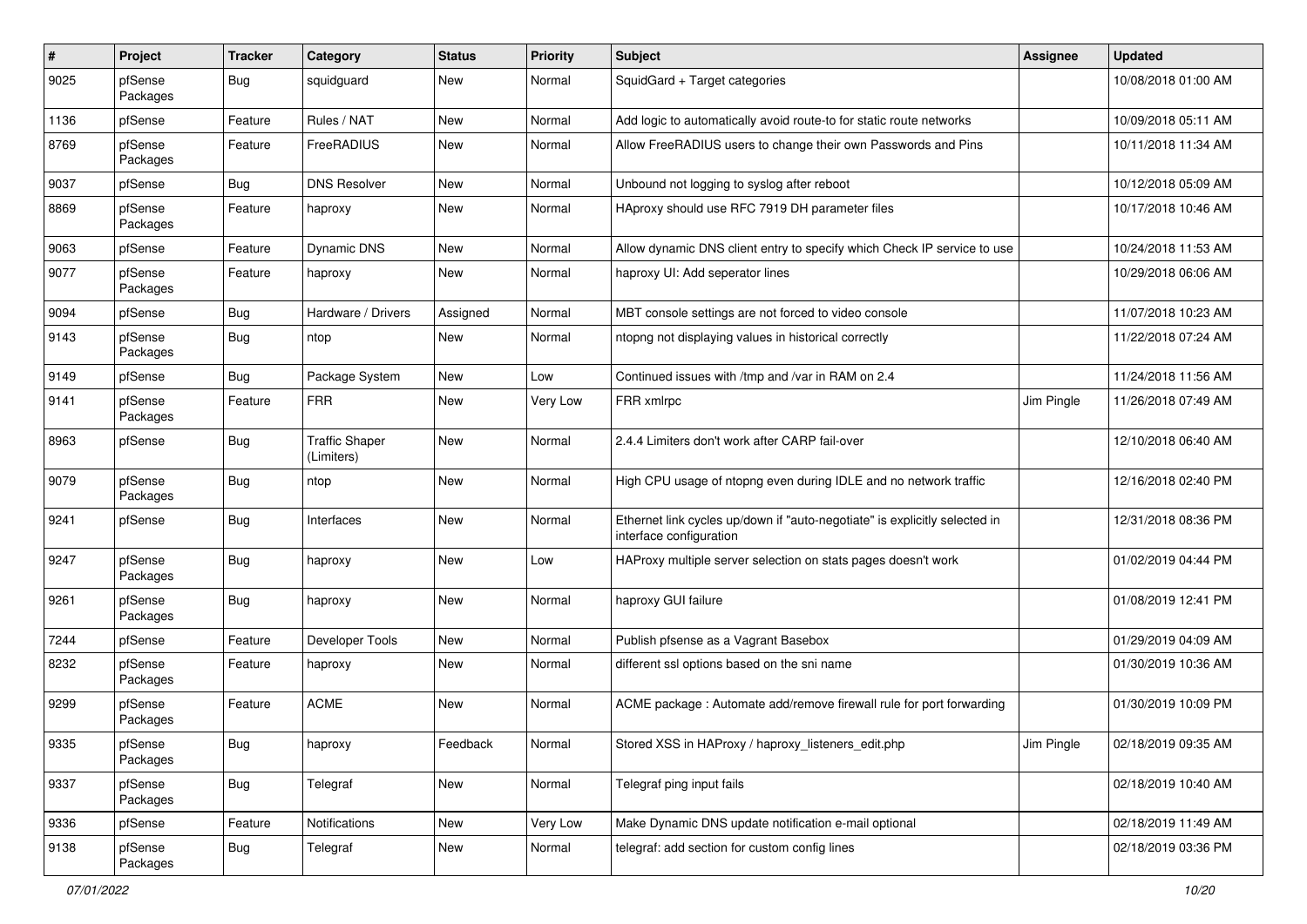| $\pmb{\#}$ | Project             | <b>Tracker</b> | Category                     | <b>Status</b> | <b>Priority</b> | <b>Subject</b>                                                                                          | <b>Assignee</b> | <b>Updated</b>      |
|------------|---------------------|----------------|------------------------------|---------------|-----------------|---------------------------------------------------------------------------------------------------------|-----------------|---------------------|
| 9046       | pfSense<br>Packages | Feature        | Telegraf                     | <b>New</b>    | High            | telegraf feature request                                                                                |                 | 02/18/2019 03:38 PM |
| 8589       | pfSense<br>Packages | <b>Bug</b>     | FreeRADIUS                   | <b>New</b>    | Normal          | FreeRadius 0.15.5 2 ignoring tunnelled-reply=no                                                         |                 | 02/18/2019 03:40 PM |
| 8513       | pfSense<br>Packages | <b>Bug</b>     | FreeRADIUS                   | <b>New</b>    | High            | Freeradius 3.x Idap problem                                                                             |                 | 02/18/2019 05:22 PM |
| 8230       | pfSense<br>Packages | Feature        | Telegraf                     | <b>New</b>    | Normal          | telegraf automatic input plugins configuration for enabled pfsense<br>package                           |                 | 02/18/2019 05:23 PM |
| 8197       | pfSense<br>Packages | <b>Bug</b>     | <b>BIND</b>                  | <b>New</b>    | Normal          | BIND UI fails to properly update zone with inline DNSSEC signing<br>enabled                             |                 | 02/18/2019 05:23 PM |
| 7535       | pfSense<br>Packages | Feature        | Snort                        | <b>New</b>    | Normal          | Snort messages filling System / General. Should have its own log.                                       |                 | 02/18/2019 05:29 PM |
| 6861       | pfSense<br>Packages | Bug            | haproxy                      | <b>New</b>    | Normal          | Ha-Proxy duplicated backend used in place of original backend                                           |                 | 02/18/2019 05:30 PM |
| 6784       | pfSense<br>Packages | <b>Bug</b>     | haproxy                      | <b>New</b>    | Normal          | HAProxy version .48 will not use URL Table Alias for front end listener                                 |                 | 02/18/2019 05:32 PM |
| 5646       | pfSense<br>Packages | Feature        | Squid                        | <b>New</b>    | Normal          | Squid3 package Authentication Method: Kerberos/AD                                                       |                 | 02/18/2019 05:34 PM |
| 9338       | pfSense             | Bug            | <b>IGMP Proxy</b>            | <b>New</b>    | Normal          | igmpproxy ignoring downstream vlan interface                                                            |                 | 02/22/2019 03:48 AM |
| 9348       | pfSense<br>Packages | <b>Bug</b>     | <b>ACME</b>                  | <b>New</b>    | Normal          | Results of Acme certificate issuance/renewal are not properly formatted                                 |                 | 02/22/2019 12:08 PM |
| 9289       | pfSense<br>Packages | Feature        | Snort                        | <b>New</b>    | Normal          | Snort enable react                                                                                      |                 | 03/16/2019 09:04 PM |
| 3652       | pfSense             | Feature        | OpenVPN                      | <b>New</b>    | Normal          | OpenVPN - Dynamic IPv6 Tunnel Network                                                                   |                 | 03/20/2019 09:50 AM |
| 9436       | pfSense             | Feature        | <b>DNS Resolver</b>          | <b>New</b>    | Normal          | Unbound: enable dnstap support                                                                          |                 | 03/27/2019 07:54 PM |
| 9464       | pfSense             | Feature        | Interfaces                   | <b>New</b>    | Normal          | Marvell 6000 -- netgate hardware (e.g.: XG-7100, XG-3100) internal<br>switch LACP support               |                 | 04/08/2019 07:58 AM |
| 9485       | pfSense             | <b>Bug</b>     | User Manager /<br>Privileges | <b>New</b>    | Normal          | password match error on system_usermanager causes Group<br>membership to be reset.                      |                 | 04/26/2019 08:52 AM |
| 9504       | pfSense             | Bug            | Dynamic DNS                  | <b>New</b>    | Normal          | Multiple Dynamic DNS update notifications for the same interface, not<br>differentiated by the hostname |                 | 05/07/2019 07:46 AM |
| 9568       | pfSense<br>Packages | <b>Bug</b>     | Squid                        | <b>New</b>    | Normal          | UFSSwapDir::openLog: Failed to open swap log.                                                           |                 | 05/29/2019 09:18 PM |
| 9574       | pfSense             | Feature        | Package System               | <b>New</b>    | Normal          | Show changelog at package upgrade                                                                       |                 | 06/02/2019 04:35 AM |
| 9599       | pfSense<br>Packages | Feature        | haproxy                      | <b>New</b>    | Normal          | Support for "peers" in HAproxy                                                                          |                 | 06/25/2019 01:47 AM |
| 8982       | pfSense<br>Packages | Feature        | haproxy                      | <b>New</b>    | Normal          | HAproxy ACL support for map in configuration UI                                                         |                 | 06/25/2019 01:49 AM |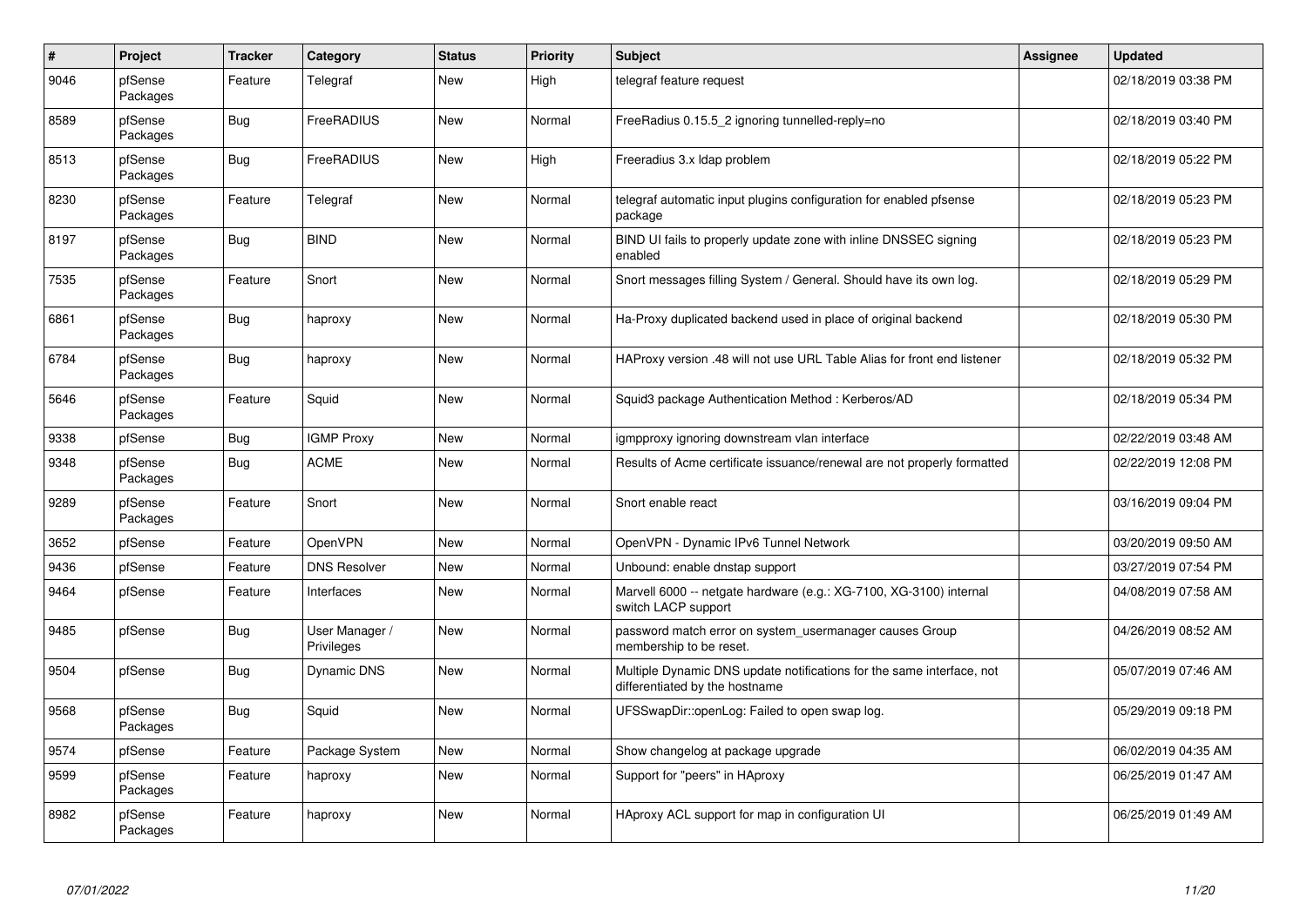| #    | Project             | <b>Tracker</b> | Category                                 | <b>Status</b> | Priority | <b>Subject</b>                                                                                                                  | <b>Assignee</b> | <b>Updated</b>      |
|------|---------------------|----------------|------------------------------------------|---------------|----------|---------------------------------------------------------------------------------------------------------------------------------|-----------------|---------------------|
| 9621 | pfSense             | Feature        | User Manager /<br>Privileges             | New           | Normal   | More convenient deletion of single user privileges                                                                              |                 | 07/09/2019 03:09 AM |
| 9648 | pfSense<br>Packages | Feature        | haproxy                                  | <b>New</b>    | Very Low | Multiple node Sync HAProxy configuration to backup CARP members<br>via XMLRPC.                                                  |                 | 07/25/2019 10:04 AM |
| 9650 | pfSense             | <b>Bug</b>     | Gateways                                 | <b>New</b>    | Normal   | IPv6 connection drops (ir-)regular on Kabelvodafone (German cable<br>ISP)                                                       |                 | 07/27/2019 07:14 AM |
| 9664 | pfSense             | <b>Bug</b>     | Dynamic DNS                              | <b>New</b>    | Normal   | DynDNS and Dual-wan problem with CloudFlare (works with No-Ip)                                                                  |                 | 08/03/2019 10:00 AM |
| 7449 | pfSense<br>Packages | Feature        | OpenVPN Client<br>Export                 | New           | Normal   | feature request for openvpn-client-export package, add the support for<br>openvpn up and down script, for mapping network drive |                 | 08/06/2019 05:06 PM |
| 9085 | pfSense<br>Packages | Feature        | OpenVPN Client<br>Export                 | New           | Low      | OpenVPN connect/disconnect scripts                                                                                              |                 | 08/13/2019 09:15 AM |
| 9677 | pfSense             | <b>Bug</b>     | Dashboard                                | New           | Normal   | Dashboard hangs when widget needs data from a remote host which is<br>down                                                      |                 | 08/13/2019 09:15 AM |
| 7857 | pfSense             | <b>Bug</b>     | Dashboard                                | <b>New</b>    | Very Low | Interfaces Widget U/I fails to wrap IPV6 addresses when the string is too<br>wide for the widget                                |                 | 08/13/2019 09:15 AM |
| 9229 | pfSense<br>Packages | <b>Bug</b>     | Tinc                                     | <b>New</b>    | Normal   | Tinc package: no way of specifying multiple critical configuration<br>parameters from web interface                             |                 | 08/13/2019 09:25 AM |
| 8909 | pfSense<br>Packages | <b>Bug</b>     | Tinc                                     | <b>New</b>    | Normal   | tinc package makes /rc.newwanip looping forever                                                                                 |                 | 08/13/2019 09:25 AM |
| 8146 | pfSense<br>Packages | Feature        | <b>BIND</b>                              | <b>New</b>    | Normal   | Zone Domain Records more powerfull for BIND Zones                                                                               |                 | 08/13/2019 09:39 AM |
| 8099 | pfSense<br>Packages | Feature        | Telegraf                                 | New           | Normal   | Add more configuration flexibility to Telegraf                                                                                  |                 | 08/13/2019 09:39 AM |
| 7799 | pfSense             | Feature        | Rules / NAT                              | <b>New</b>    | Normal   | Make an ajax call to toggle logging by clicking on the logging icon next<br>to a rule                                           |                 | 08/13/2019 09:40 AM |
| 7737 | pfSense             | <b>Bug</b>     | IPv6 Router<br>Advertisements<br>(RADVD) | <b>New</b>    | Normal   | radvd error message                                                                                                             |                 | 08/13/2019 09:41 AM |
| 7602 | pfSense             | Feature        | <b>Operating System</b>                  | <b>New</b>    | Normal   | Auto-Create bootable USB for recovery                                                                                           |                 | 08/13/2019 09:50 AM |
| 4928 | pfSense<br>Packages | Feature        | squidguard                               | <b>New</b>    | Normal   | Surftool - New Package to turn squidguard groups(/acls) on or off                                                               |                 | 08/13/2019 09:57 AM |
| 6789 | pfSense<br>Packages | Feature        | Squid                                    | <b>New</b>    | Normal   | disgest_ldap_auth                                                                                                               |                 | 08/13/2019 09:57 AM |
| 8517 | pfSense<br>Packages | Feature        | New Package<br>Request                   | New           | Normal   | OpenConnect client                                                                                                              |                 | 08/13/2019 10:01 AM |
| 3424 | pfSense<br>Packages | Feature        | New Package<br>Request                   | New           | Normal   | SCEP server                                                                                                                     |                 | 08/13/2019 10:02 AM |
| 8251 | pfSense<br>Packages | <b>Bug</b>     | FreeRADIUS                               | Feedback      | Normal   | Captiveportal + FreeRadius "Last activity" resets to Session start                                                              |                 | 08/13/2019 11:10 AM |
| 3889 | pfSense             | <b>Bug</b>     | <b>XML Parser</b>                        | Confirmed     | Low      | Non relevant changes in config.xml                                                                                              |                 | 08/13/2019 12:23 PM |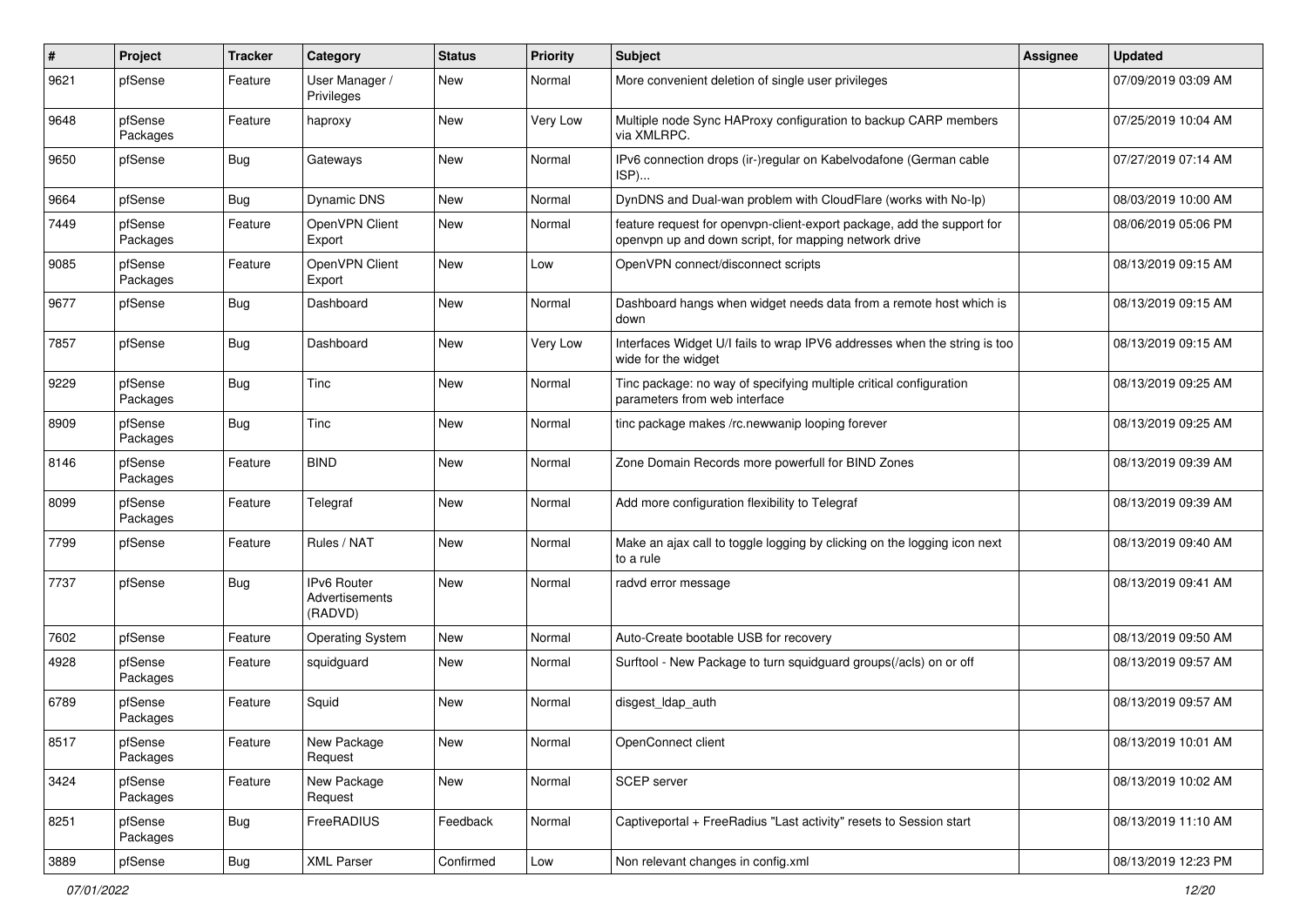| #    | Project             | <b>Tracker</b> | Category                                 | <b>Status</b> | Priority | <b>Subject</b>                                                                                   | <b>Assignee</b> | <b>Updated</b>      |
|------|---------------------|----------------|------------------------------------------|---------------|----------|--------------------------------------------------------------------------------------------------|-----------------|---------------------|
| 385  | pfSense             | Feature        | <b>Captive Portal</b>                    | New           | Normal   | Reverse captive portal                                                                           |                 | 08/13/2019 12:23 PM |
| 2771 | pfSense             | Feature        | Rules / NAT                              | <b>New</b>    | Normal   | Add packet tracing simulator                                                                     |                 | 08/13/2019 12:24 PM |
| 2024 | pfSense             | Feature        | Package System                           | New           | Normal   | RRD Graphs for packages                                                                          |                 | 08/13/2019 12:24 PM |
| 1890 | pfSense             | Bug            | Translations                             | New           | Normal   | No gettext support in console scripts                                                            |                 | 08/13/2019 12:24 PM |
| 6029 | pfSense             | <b>Bug</b>     | <b>XML Parser</b>                        | New           | Normal   | Unhelpful error messages in xmlparse*.inc and generally                                          |                 | 08/13/2019 12:52 PM |
| 5902 | pfSense             | Todo           | Configuration<br>Backend                 | New           | Normal   | Use a common place for default values                                                            |                 | 08/13/2019 12:53 PM |
| 4707 | pfSense             | Feature        | Rules / NAT                              | New           | Normal   | Can't override block port 0 rules in filter.inc                                                  |                 | 08/13/2019 12:53 PM |
| 5080 | pfSense             | Feature        | DHCP (IPv4)                              | <b>New</b>    | Normal   | Settings tab under Services>DHCP Server                                                          |                 | 08/13/2019 12:53 PM |
| 4472 | pfSense             | Feature        | Build / Release                          | New           | Normal   | Cryptographically sign every (sub-)release                                                       |                 | 08/13/2019 12:53 PM |
| 6539 | pfSense             | Feature        | Rules / NAT                              | New           | Normal   | ICMPv6 filtering requires multiple rules - no range support                                      |                 | 08/13/2019 01:23 PM |
| 6501 | pfSense             | Todo           | Web Interface                            | New           | Normal   | Tightening up subnet expansion                                                                   |                 | 08/13/2019 01:23 PM |
| 6470 | pfSense<br>Packages | Feature        | New Package<br>Request                   | New           | Normal   | CloudFlare Integration Module                                                                    |                 | 08/13/2019 01:23 PM |
| 6469 | pfSense             | Feature        | Console Menu                             | <b>New</b>    | Normal   | Improve help + self documentation in console PHP shell                                           |                 | 08/13/2019 01:23 PM |
| 6430 | pfSense             | Bug            | <b>DNS Resolver</b>                      | Confirmed     | Low      | pfsense should sanity-check hostnames when copying from<br>dhcpd.leases to /etc/hosts            |                 | 08/13/2019 01:23 PM |
| 6412 | pfSense             | Feature        | <b>Operating System</b>                  | New           | Normal   | Add includedir directive for /var/etc/xinet.d to xinetd configuration                            |                 | 08/13/2019 01:23 PM |
| 6398 | pfSense             | Bug            | Configuration<br>Backend                 | New           | Normal   | If config cannot be loaded due to corruption or bug, it isn't handled<br>gracefully (just stops) |                 | 08/13/2019 01:23 PM |
| 5652 | pfSense             | <b>Bug</b>     | Authentication                           | New           | Normal   | Radius IETF Class Group Assignment - Incorrect Standard                                          |                 | 08/13/2019 01:39 PM |
| 6615 | pfSense             | Feature        | DHCP (IPv4)                              | New           | Normal   | new DHCP server option                                                                           |                 | 08/13/2019 01:39 PM |
| 6604 | pfSense             | Feature        | <b>NTPD</b>                              | <b>New</b>    | Normal   | Allow NTP server list to be overridden by DHCP/PPP                                               |                 | 08/13/2019 01:39 PM |
| 6555 | pfSense<br>Packages | Feature        | New Package<br>Request                   | New           | Normal   | Support IEEE 1588                                                                                |                 | 08/13/2019 01:40 PM |
| 6554 | pfSense             | Feature        | <b>NTPD</b>                              | New           | Normal   | Reintroduce NTP mode7 for IEEE 1588 PTPd interop                                                 |                 | 08/13/2019 01:40 PM |
| 6332 | pfSense             | Todo           | Web Interface                            | New           | Normal   | Upgrade encryption options to cover current range of recommendations                             |                 | 08/13/2019 02:34 PM |
| 6816 | pfSense             | Feature        | IPv6 Router<br>Advertisements<br>(RADVD) | New           | Normal   | Status and/or Diagnostics page for radvd                                                         |                 | 08/13/2019 02:35 PM |
| 6796 | pfSense             | Feature        | Interfaces                               | New           | Normal   | Allow hostnames as GRE and GIF endpoints                                                         |                 | 08/13/2019 02:35 PM |
| 7030 | pfSense             | Feature        | Multi-WAN                                | New           | Very Low | New Feature Load Balance Per Amount Of GB                                                        |                 | 08/13/2019 02:56 PM |
| 6977 | pfSense             | <b>Bug</b>     | Interfaces                               | New           | Normal   | VLAN traffic is erroneously counted as underlying iface (untagged)<br>traffic                    |                 | 08/13/2019 02:56 PM |
| 5619 | pfSense             | Feature        | <b>Operating System</b>                  | New           | Normal   | Curl with ARES support                                                                           |                 | 08/13/2019 02:56 PM |
| 7385 | pfSense             | Todo           | Web Interface                            | New           | Normal   | Sanitize PHP includes                                                                            |                 | 08/13/2019 03:22 PM |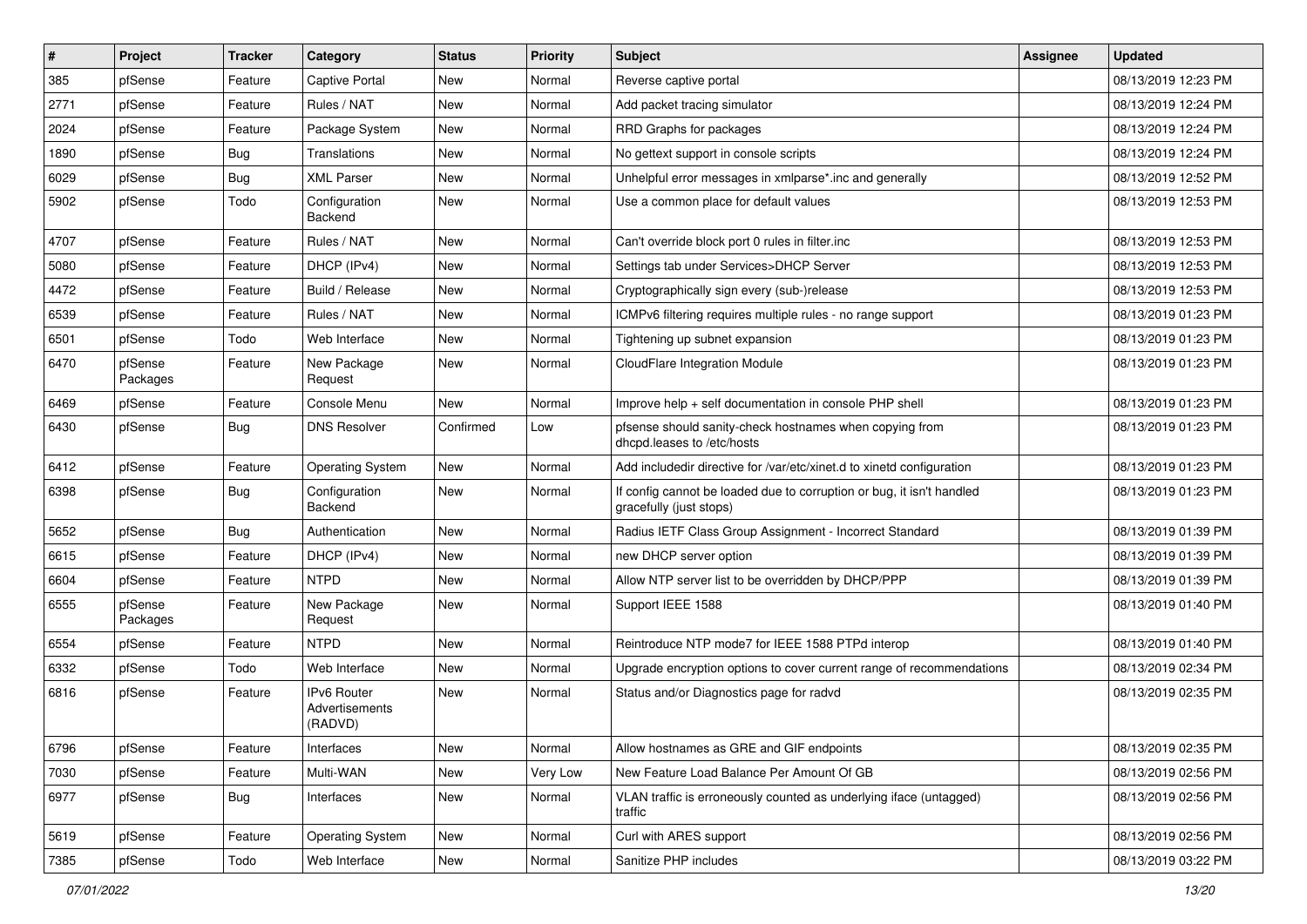| #    | Project             | <b>Tracker</b> | Category                                 | <b>Status</b> | <b>Priority</b> | <b>Subject</b>                                                                            | Assignee             | <b>Updated</b>      |
|------|---------------------|----------------|------------------------------------------|---------------|-----------------|-------------------------------------------------------------------------------------------|----------------------|---------------------|
| 6541 | pfSense             | Bug            | IPv6 Router<br>Advertisements<br>(RADVD) | New           | Normal          | IPv6 RAs always include on-link prefix; clients may not use DHCPv6<br>managed addresses   |                      | 08/13/2019 03:23 PM |
| 7738 | pfSense             | Feature        | <b>IPsec</b>                             | New           | Normal          | Highlight which IPSec (or other VPN) crypto modes are<br>hardware-accelerated in the UI   |                      | 08/13/2019 03:46 PM |
| 7430 | pfSense             | Bug            | Interfaces                               | New           | Normal          | pfsense-utils.inc - where_is_ipaddr_configured() should account for<br>loopback interface |                      | 08/13/2019 03:48 PM |
| 7761 | pfSense             | Feature        | Rules / NAT                              | New           | Normal          | Add a way to match on IPv6 proto=0 (hop-by-hop header extension)                          |                      | 08/13/2019 03:49 PM |
| 7800 | pfSense             | Feature        | Logging                                  | New           | Normal          | Add option for state logging                                                              |                      | 08/13/2019 03:51 PM |
| 7812 | pfSense             | Feature        | Web Interface                            | New           | Normal          | ZFS handling of autopreplace                                                              |                      | 08/13/2019 03:53 PM |
| 8036 | pfSense             | Feature        | <b>IPsec</b>                             | New           | Normal          | Want to run multiple Mobile Client IKEv2 server instances                                 |                      | 08/14/2019 09:31 AM |
| 7881 | pfSense             | Feature        | OpenVPN                                  | New           | Normal          | OpenVPN client - add support for multiple server entries                                  |                      | 08/14/2019 09:32 AM |
| 7541 | pfSense             | Feature        | Installer                                | New           | Normal          | ZFS Install, add hot spare option                                                         |                      | 08/14/2019 09:32 AM |
| 8177 | pfSense             | <b>Bug</b>     | Package System                           | New           | Normal          | /xsl/package.xsl" is referenced in package XML files but not on the<br>firewall           |                      | 08/14/2019 09:56 AM |
| 7289 | pfSense             | Bug            | Certificates                             | <b>New</b>    | Low             | Generating 4096bit Certificate                                                            |                      | 08/14/2019 09:56 AM |
| 8372 | pfSense             | Feature        | Logging                                  | New           | Normal          | add gui setting to adjust refresh rate for dynamic firewall logs                          |                      | 08/14/2019 10:31 AM |
| 8274 | pfSense             | Feature        | <b>Traffic Graphs</b>                    | New           | Normal          | Reverse Inverse Traffic Graph View                                                        | <b>Jared Dillard</b> | 08/14/2019 10:31 AM |
| 8526 | pfSense             | Bug            | Interfaces                               | New           | Normal          | DHCP client ignores server replies when 802.1q tagging is used                            |                      | 08/14/2019 10:52 AM |
| 8458 | pfSense             | Feature        | Dashboard                                | New           | Low             | Allow reordering of interface widget                                                      |                      | 08/14/2019 10:52 AM |
| 8076 | pfSense             | Bug            | Backup / Restore                         | New           | Normal          | User can easily apply an unusable interface configuration after restore                   |                      | 08/14/2019 10:52 AM |
| 8435 | pfSense             | Bug            | Interfaces                               | New           | Normal          | DHCPv6 unusable in certain circumstances (US AT&T Fiber, etc.)                            |                      | 08/14/2019 10:52 AM |
| 8929 | pfSense             | Feature        | Web Interface                            | New           | Normal          | Scroll bar css dark theme                                                                 |                      | 08/14/2019 12:16 PM |
| 8743 | pfSense             | Todo           | Gateways                                 | New           | Low             | Gateway Groups page should list gateways in tier order                                    |                      | 08/14/2019 12:16 PM |
| 9087 | pfSense             | Bug            | <b>Traffic Graphs</b>                    | New           | Normal          | Traffic Graph Widget Legend Not Updating                                                  |                      | 08/14/2019 12:38 PM |
| 9060 | pfSense             | Feature        | Logging                                  | New           | Normal          | add rule name filtering field for firewall log viewer                                     |                      | 08/14/2019 12:38 PM |
| 9035 | pfSense             | <b>Bug</b>     | Rules / NAT                              | New           | Normal          | Inactive Interfaces are Hidden in Firewall Rules                                          |                      | 08/14/2019 12:39 PM |
| 9222 | pfSense             | Feature        | Authentication                           | New           | Normal          | Add sshguard log when release an IP                                                       |                      | 08/14/2019 01:00 PM |
| 9167 | pfSense             | Bug            | Rules / NAT                              | New           | Normal          | Some Important ICMPv6 Traffic Not Allowed by Default Rules                                |                      | 08/14/2019 01:00 PM |
| 9343 | pfSense             | Bug            | DHCP (IPv4)                              | New           | Normal          | diag_arp.php times out with large DHCPD leases table                                      |                      | 08/14/2019 01:19 PM |
| 9288 | pfSense             | Feature        | Authentication                           | New           | Normal          | SSHGuard add pfSense signature in standard                                                |                      | 08/14/2019 01:19 PM |
| 9486 | pfSense<br>Packages | <b>Bug</b>     | softflowd                                | New           | Very Low        | ifindex values used for softflowd are incorrect                                           |                      | 08/14/2019 02:30 PM |
| 9591 | pfSense             | Feature        | Rules / NAT                              | New           | Normal          | Add under firewall rules a search box                                                     |                      | 08/14/2019 02:39 PM |
| 9585 | pfSense             | Bug            | Interfaces                               | New           | Normal          | 6RD: Unable to reach hosts on within same 6rd-domain                                      |                      | 08/14/2019 02:39 PM |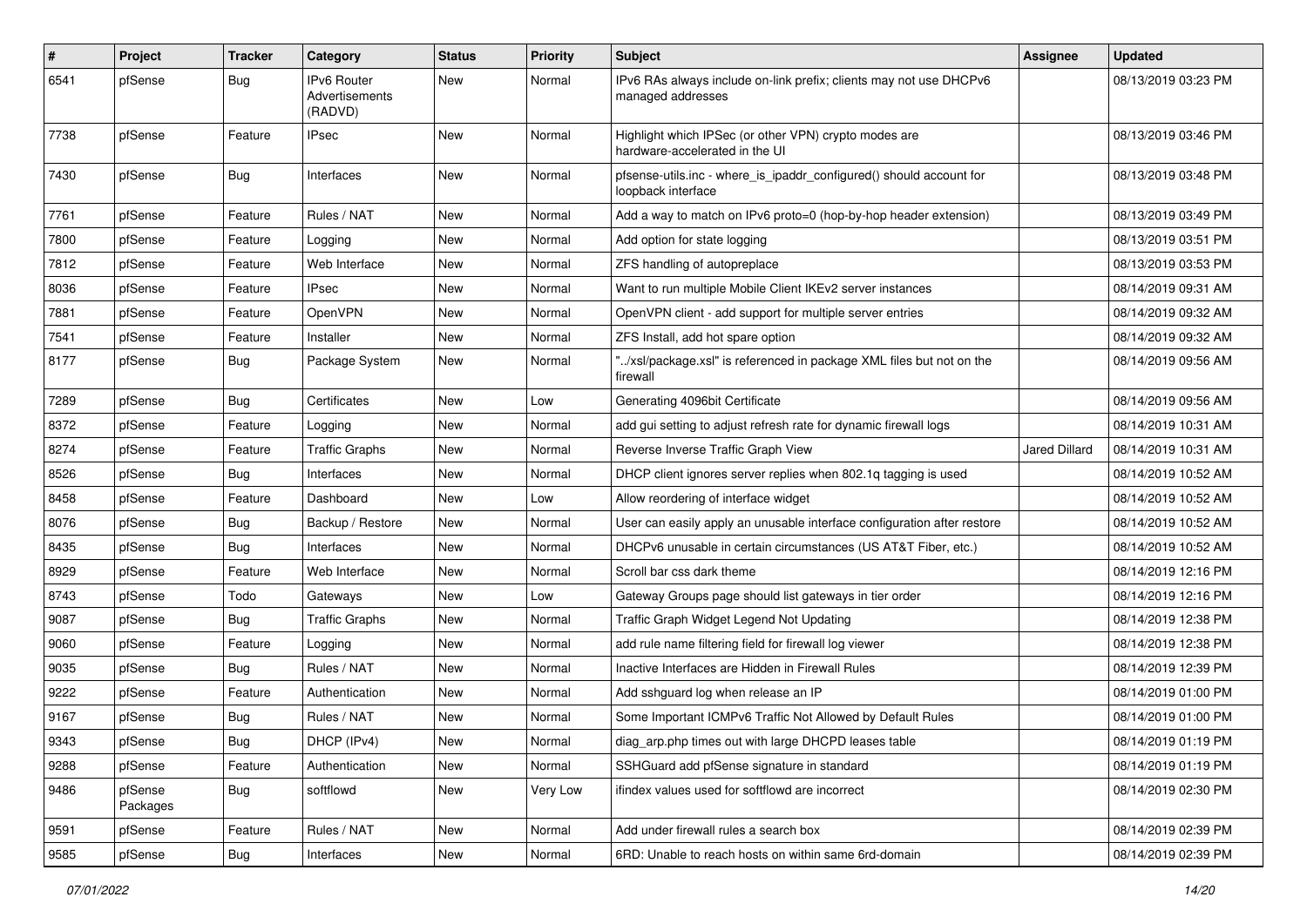| ∦    | Project             | <b>Tracker</b> | Category                 | <b>Status</b> | <b>Priority</b> | <b>Subject</b>                                                                                                                     | <b>Assignee</b> | <b>Updated</b>      |
|------|---------------------|----------------|--------------------------|---------------|-----------------|------------------------------------------------------------------------------------------------------------------------------------|-----------------|---------------------|
| 9575 | pfSense             | Feature        | DHCP (IPv6)              | New           | Very Low        | RFC 7078 - Distributing Address Selection Policy Using DHCPv6                                                                      |                 | 08/14/2019 02:39 PM |
| 9293 | pfSense             | Feature        | Web Interface            | New           | Low             | Provide WebUI message (banner) prior to login                                                                                      |                 | 08/14/2019 02:39 PM |
| 9627 | pfSense             | Feature        | Captive Portal           | New           | Normal          | Captive Portal only shows authenticated users                                                                                      |                 | 08/14/2019 02:48 PM |
| 4681 | pfSense             | Feature        | Backup / Restore         | New           | Normal          | AutoConfigBackup make a way to easily download a saved backup                                                                      |                 | 08/16/2019 12:46 PM |
| 7757 | pfSense             | Bug            | Backup / Restore         | <b>New</b>    | Normal          | Auto Config Backup fails to upload unless Default Gateway is up                                                                    |                 | 08/16/2019 12:47 PM |
| 8500 | pfSense             | Bug            | Dynamic DNS              | New           | Low             | Incorrect categorization of status/info messages from phpDynDNS                                                                    |                 | 08/16/2019 12:50 PM |
| 8031 | pfSense<br>Packages | Feature        | FreeRADIUS               | New           | Normal          | FreeRADIUS copy entry function                                                                                                     |                 | 08/16/2019 01:01 PM |
| 7686 | pfSense<br>Packages | Feature        | haproxy                  | New           | Normal          | Add option in HAProxy to configure SSL defaults based on the Mozilla<br><b>SSL Configuration Generator</b>                         |                 | 08/16/2019 01:09 PM |
| 2774 | pfSense             | Feature        | DHCP (IPv4)              | <b>New</b>    | Normal          | Extend DHCP Pools code to allow using different subnets                                                                            |                 | 08/19/2019 10:27 AM |
| 2323 | pfSense             | Feature        | DHCP (IPv4)              | New           | Low             | GUI doesn't allow to configure DHCP server to serve IP addresses<br>belonging to subnets wich are not associated with an interface |                 | 08/19/2019 10:27 AM |
| 7964 | pfSense             | Bug            | Multi-WAN                | New           | Normal          | Restart openvpn on gateway switching                                                                                               |                 | 08/19/2019 12:35 PM |
| 6845 | pfSense             | Feature        | Interfaces               | New           | Normal          | DHCP / DHCPv6 WAN client status page                                                                                               |                 | 08/19/2019 12:37 PM |
| 7720 | pfSense             | Feature        | Hardware / Drivers       | <b>New</b>    | Normal          | Add general watchdog kernel modules (like ichwd) and watchdogd<br>support in the GUI.                                              |                 | 08/19/2019 01:20 PM |
| 9495 | pfSense<br>Packages | Bug            | AWS VPC                  | <b>New</b>    | Normal          | AWS VPC VPN wizard produces incorrect config (SHA256 should be<br>SHA <sub>1</sub> )                                               |                 | 08/19/2019 02:45 PM |
| 7683 | pfSense<br>Packages | Feature        | New Package<br>Request   | <b>New</b>    | Low             | Splunk Universal Forwarder Package                                                                                                 |                 | 08/19/2019 02:54 PM |
| 9038 | pfSense             | Feature        | Logging                  | New           | Normal          | Live view of any log file                                                                                                          |                 | 08/19/2019 02:55 PM |
| 9140 | pfSense             | Bug            | Logging                  | New           | Very Low        | Unexpected rule can be displayed when looking up filter log entry with<br>multiple matching rules                                  |                 | 08/19/2019 02:56 PM |
| 7286 | pfSense             | Bug            | OpenVPN                  | Incomplete    | Normal          | OpenVPN client is unreliable when you have multiple tunnels                                                                        |                 | 08/19/2019 03:28 PM |
| 7699 | pfSense<br>Packages | Feature        | OpenVPN Client<br>Export | New           | Normal          | OpenVPN Client Export - Default Gateway                                                                                            |                 | 08/19/2019 03:32 PM |
| 7902 | pfSense<br>Packages | Feature        | OpenVPN Client<br>Export | New           | Low             | allow vpn client export of other to be a blank field                                                                               |                 | 08/19/2019 03:33 PM |
| 9690 | pfSense             | Bug            | Interfaces               | New           | Normal          | Ethernet flow control should be disabled by default                                                                                |                 | 08/19/2019 06:45 PM |
| 6574 | pfSense             | Feature        | Hardware / Drivers       | New           | Normal          | Support USB RNDIS network interfaces                                                                                               |                 | 08/20/2019 08:46 AM |
| 7212 | pfSense             | Feature        | Hardware / Drivers       | New           | Normal          | Provide Driver for SG-1000 Crypto Accelerator                                                                                      | Luiz Souza      | 08/20/2019 08:46 AM |
| 8309 | pfSense             | Feature        | Hardware / Drivers       | New           | Normal          | Include apuled driver to add support for LEDs on PC Engines APU<br>boards                                                          | Darryn Storm    | 08/20/2019 08:47 AM |
| 4914 | pfSense             | Feature        | Diagnostics              | New           | Low             | Packet Capture Settings                                                                                                            |                 | 08/20/2019 08:51 AM |
| 7414 | pfSense<br>Packages | Feature        | Snort                    | New           | Normal          | snort needs automated refresh on ip change                                                                                         |                 | 08/20/2019 08:55 AM |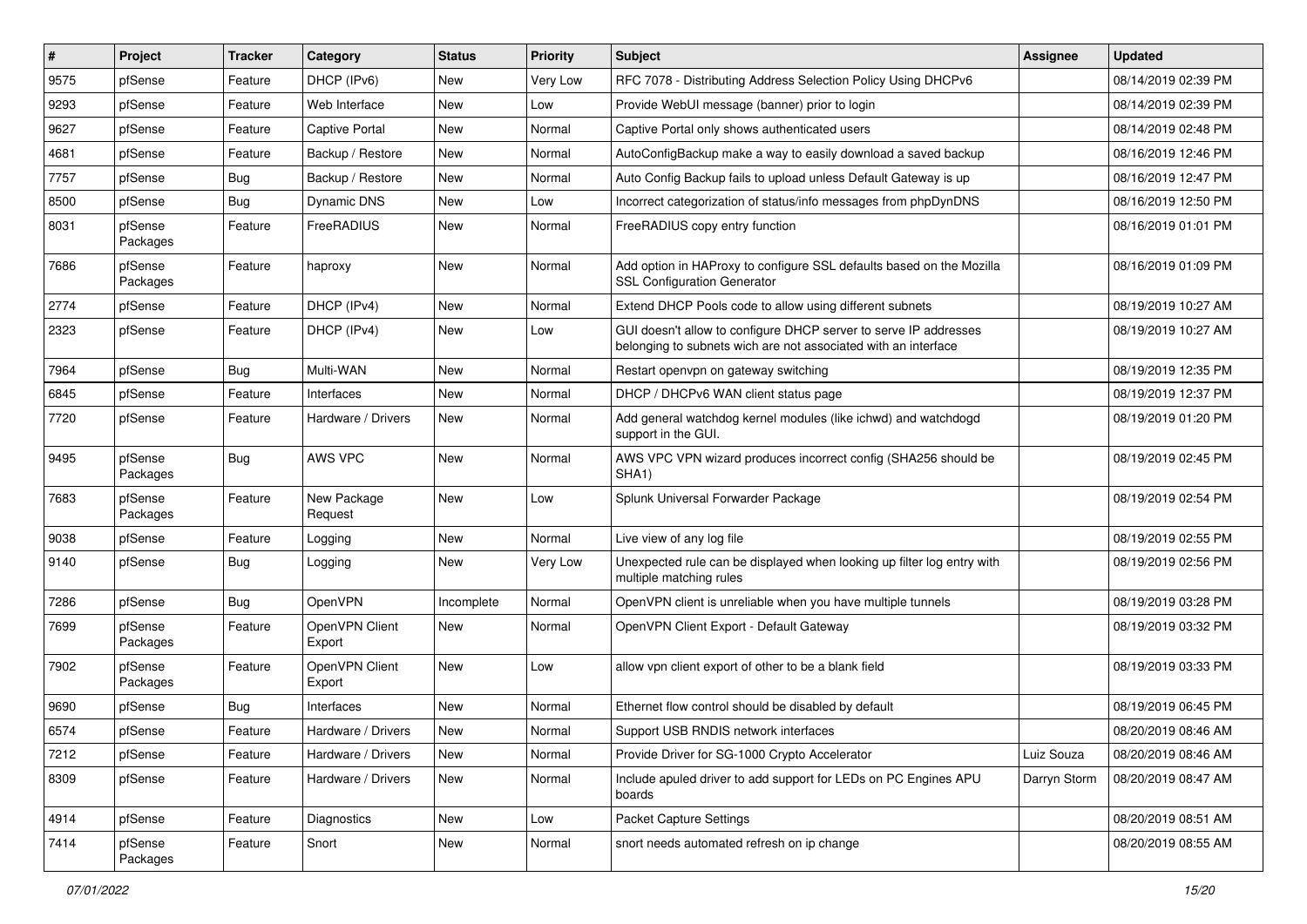| $\vert$ # | Project             | <b>Tracker</b> | Category                                        | <b>Status</b> | <b>Priority</b> | <b>Subject</b>                                                                                                        | Assignee             | <b>Updated</b>      |
|-----------|---------------------|----------------|-------------------------------------------------|---------------|-----------------|-----------------------------------------------------------------------------------------------------------------------|----------------------|---------------------|
| 9662      | pfSense<br>Packages | Bug            | pfBlockerNG                                     | New           | Normal          | PfblockerNG do not update after pfsense reboot and wait for next cron<br>task                                         |                      | 08/20/2019 09:00 AM |
| 8279      | pfSense<br>Packages | Feature        | pfBlockerNG                                     | <b>New</b>    | Normal          | Consider adding a new option to the Rule Order                                                                        |                      | 08/20/2019 09:00 AM |
| 9192      | pfSense             | Bug            | <b>PPP</b> Interfaces                           | <b>New</b>    | Normal          | PPPoE daemon selects wrong interface                                                                                  |                      | 08/20/2019 10:05 AM |
| 8804      | pfSense             | <b>Bug</b>     | <b>PPP</b> Interfaces                           | <b>New</b>    | Normal          | Netgate SG-1000 PPPoE Keepalives not prioritized, internet drops                                                      |                      | 08/20/2019 10:06 AM |
| 8512      | pfSense             | Bug            | <b>PPP</b> Interfaces                           | New           | Normal          | PPPoE reconnect fails after interface flap                                                                            |                      | 08/20/2019 10:06 AM |
| 1833      | pfSense             | Feature        | <b>PPTP</b>                                     | New           | Normal          | PPTP type WAN IPv6 support                                                                                            |                      | 08/20/2019 10:12 AM |
| 3162      | pfSense             | Feature        | PPP Interfaces                                  | <b>New</b>    | Low             | <b>MLPPP Status of connections</b>                                                                                    |                      | 08/20/2019 10:20 AM |
| 4470      | pfSense             | Feature        | <b>IPv6 Router</b><br>Advertisements<br>(RADVD) | New           | Normal          | RA page in GUI                                                                                                        |                      | 08/20/2019 12:20 PM |
| 7303      | pfSense             | Bug            | <b>IPv6 Router</b><br>Advertisements<br>(RADVD) | New           | Normal          | ipv6 connectivity lost on pfSense reboot                                                                              |                      | 08/20/2019 12:23 PM |
| 1937      | pfSense             | Feature        | Rules / NAT                                     | <b>New</b>    | Normal          | Support for rule groupings                                                                                            |                      | 08/20/2019 12:42 PM |
| 1947      | pfSense             | Feature        | Rules / NAT                                     | New           | Normal          | Option to kill all states when creating a block rule                                                                  |                      | 08/20/2019 01:09 PM |
| 7974      | pfSense             | Feature        | Dashboard                                       | <b>New</b>    | Normal          | <b>ZFS RAID Monitor Not available</b>                                                                                 |                      | 08/20/2019 01:34 PM |
| 6295      | pfSense             | Bug            | <b>Traffic Shaper</b><br>(Limiters)             | New           | Normal          | Crash upon applying CODELQ to untagged parent interface when also<br>applied to daughter VLAN                         | Luiz Souza           | 08/20/2019 02:44 PM |
| 8570      | pfSense             | Bug            | <b>XML Parser</b>                               | <b>New</b>    | Normal          | Empty (dn)shaper config gets populated with newline                                                                   |                      | 08/20/2019 02:45 PM |
| 4265      | pfSense             | Feature        | UPnP/NAT-PMP                                    | New           | Normal          | UPNP allow use of alias and schedule                                                                                  |                      | 08/20/2019 02:57 PM |
| 4997      | pfSense             | Feature        | Rules / NAT                                     | New           | Normal          | Add setting option to choose default log action for new firewall rules                                                |                      | 08/20/2019 03:29 PM |
| 4456      | pfSense             | Feature        | Diagnostics                                     | <b>New</b>    | Normal          | Packet capture additional filtering options                                                                           |                      | 08/20/2019 03:30 PM |
| 5567      | pfSense             | Feature        | Dashboard                                       | New           | Low             | CARP status widget does not update in real time                                                                       |                      | 08/20/2019 03:33 PM |
| 2049      | pfSense             | Feature        | Rules / NAT                                     | New           | Normal          | Show Auto Generated Rules and Use them to turn features on/off when<br>applicable                                     |                      | 08/20/2019 03:37 PM |
| 6026      | pfSense             | Bug            | Rules / NAT                                     | <b>New</b>    | Low             | webinterface, firewall rules, wrapping of columns or visible<br>(horizontal)scrollbar needed when contents doesnt fit | <b>Jared Dillard</b> | 08/20/2019 03:40 PM |
| 5556      | pfSense             | Feature        | Diagnostics                                     | New           | Normal          | No error when downloading non-existing file on Diagnostics/Execute                                                    |                      | 08/20/2019 03:43 PM |
| 6602      | pfSense             | Feature        | User Manager /<br>Privileges                    | New           | Normal          | Config writes denied via "deny config write" permission should notify as<br>such                                      |                      | 08/20/2019 03:43 PM |
| 6804      | pfSense             | Feature        | Diagnostics                                     | New           | Very Low        | Add row counter into Diagnostics -> Edit File                                                                         |                      | 08/20/2019 03:44 PM |
| 1883      | pfSense             | Feature        | <b>Traffic Shaper</b><br>(Limiters)             | New           | Normal          | Diag > Limiter Info presentation enhancement                                                                          |                      | 08/20/2019 03:46 PM |
| 7172      | pfSense             | <b>Bug</b>     | DHCP (IPv4)                                     | New           | Normal          | Sorting by hostname in Services > DHCP Server > LAN should be<br>"natural" (alphanumeric friendly)                    |                      | 08/20/2019 03:47 PM |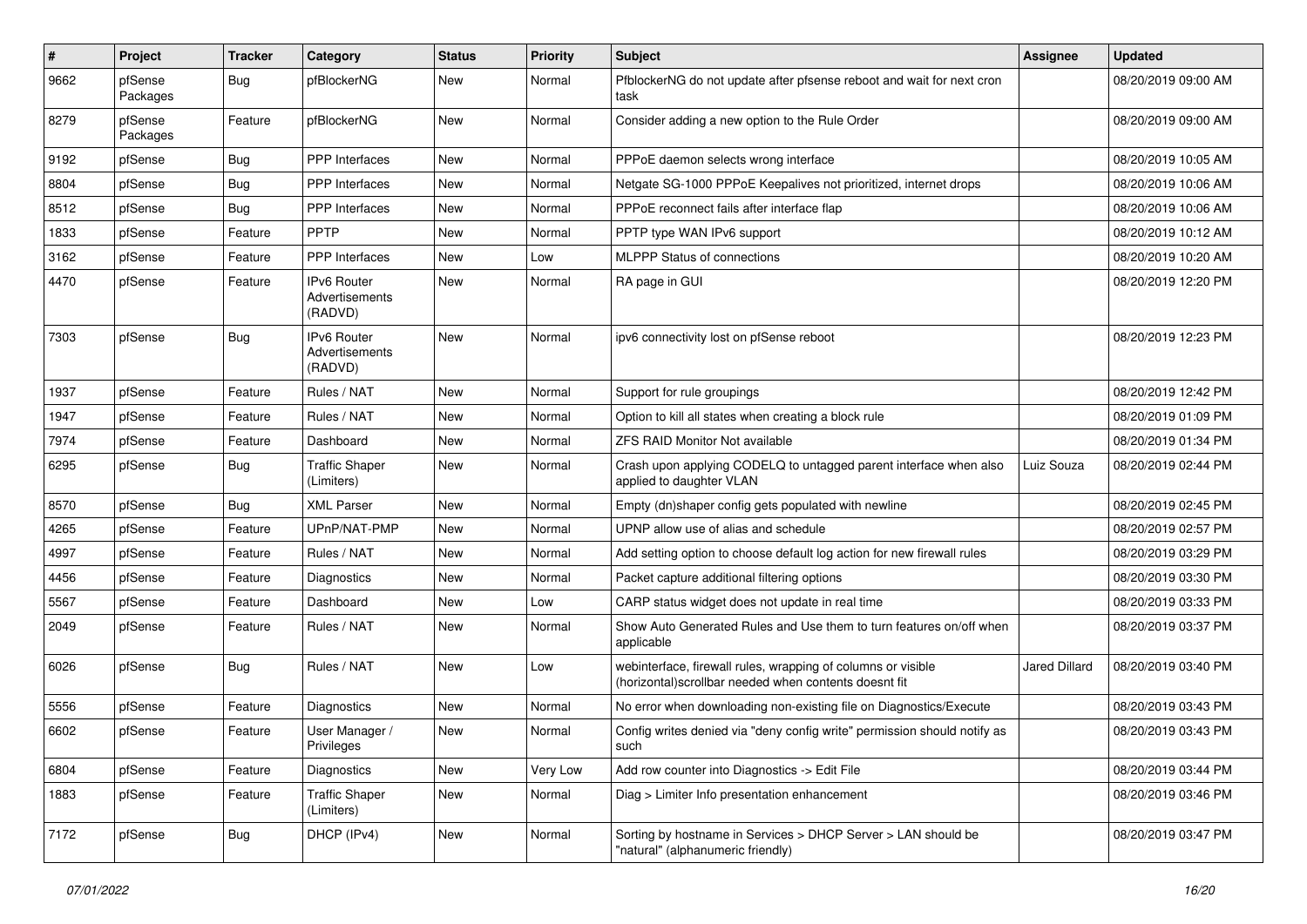| #    | Project | <b>Tracker</b> | Category                     | <b>Status</b> | Priority | <b>Subject</b>                                                                                                   | <b>Assignee</b>      | <b>Updated</b>      |
|------|---------|----------------|------------------------------|---------------|----------|------------------------------------------------------------------------------------------------------------------|----------------------|---------------------|
| 7181 | pfSense | Feature        | Rules / NAT                  | New           | Low      | Add Top and Add Bottom on Seperator                                                                              |                      | 08/21/2019 08:55 AM |
| 6842 | pfSense | Feature        | Package System               | <b>New</b>    | Low      | Package Manager progress bar should indicate overall progress                                                    |                      | 08/21/2019 08:55 AM |
| 6696 | pfSense | Bug            | Traffic Shaper (ALTQ)   New  |               | Low      | Add configure link to Status > Queues error message if traffic shaping<br>not configured                         | <b>Jared Dillard</b> | 08/21/2019 08:55 AM |
| 7373 | pfSense | Bug            | Rules / NAT                  | New           | Normal   | Firewall schedules GUI needs to be redone from scratch                                                           |                      | 08/21/2019 08:56 AM |
| 7398 | pfSense | Feature        | <b>Traffic Graphs</b>        | Assigned      | Normal   | Show average value of bandwidth in/out on Dashboard trafic graph                                                 | Jared Dillard        | 08/21/2019 08:56 AM |
| 7418 | pfSense | Feature        | Dynamic DNS                  | New           | Normal   | Dynamic dns should be sorted interface name                                                                      |                      | 08/21/2019 08:58 AM |
| 7182 | pfSense | Feature        | Dashboard                    | New           | Normal   | Break up System Widget on the Dashboard                                                                          |                      | 08/21/2019 08:59 AM |
| 7788 | pfSense | Bug            | Dashboard                    | New           | Low      | Irregular updating of widgets like cpu/uptime on system widget.                                                  |                      | 08/21/2019 09:03 AM |
| 8095 | pfSense | Bug            | Translations                 | New           | Normal   | Unescaped simple quotes break JavaScript features when the French<br>translation is enabled                      |                      | 08/21/2019 09:06 AM |
| 7781 | pfSense | Feature        | Rules / NAT                  | New           | Normal   | Please Enable Rule Separators on Manual Outbound NAT                                                             |                      | 08/21/2019 09:07 AM |
| 8316 | pfSense | Feature        | Rules / NAT                  | New           | Low      | expiration date when creating new rules                                                                          |                      | 08/21/2019 09:11 AM |
| 8483 | pfSense | Feature        | Traffic Shaper (ALTQ)   New  |               | Normal   | Allow user to choose order of Queues status                                                                      |                      | 08/21/2019 09:12 AM |
| 8558 | pfSense | Feature        | Web Interface                | <b>New</b>    | Normal   | Add more table sorting in various UI pages                                                                       |                      | 08/21/2019 09:14 AM |
| 7195 | pfSense | Bug            | Package System               | New           | Normal   | pkg_edit.php - <checkenablefields> tag has no effect on fields other<br/>than checkbox/input</checkenablefields> |                      | 08/21/2019 09:15 AM |
| 7082 | pfSense | <b>Bug</b>     | Package System               | New           | Normal   | pkg edit.php - impossible to use default value with rowhelperfield                                               |                      | 08/21/2019 09:15 AM |
| 8614 | pfSense | <b>Bug</b>     | DHCP (IPv4)                  | New           | Normal   | Cannot remove Additional BOOTP/DHCP Options                                                                      |                      | 08/21/2019 09:15 AM |
| 9101 | pfSense | Bug            | <b>Traffic Graphs</b>        | New           | Normal   | Traffic Graphs/Dashboard Slows Downloads Being Performed by the<br>Same Firefox Browser                          |                      | 08/21/2019 09:18 AM |
| 9253 | pfSense | Feature        | User Manager /<br>Privileges | New           | Normal   | RFE: True View-Only WebCFG options                                                                               |                      | 08/21/2019 09:21 AM |
| 8694 | pfSense | Feature        | Authentication               | New           | Very Low | Client CA Auth for PFSense WebGui                                                                                |                      | 08/21/2019 09:25 AM |
| 3771 | pfSense | Bug            | DHCP (IPv4)                  | New           | Normal   | Webinterface and dhcpdcrashes with 500+ static leases                                                            |                      | 08/21/2019 09:26 AM |
| 7459 | pfSense | Feature        | Diagnostics                  | <b>New</b>    | Low      | "Refresh" button for Diagnostics/Tables display                                                                  |                      | 08/21/2019 09:27 AM |
| 7442 | pfSense | Feature        | <b>Diagnostics</b>           | New           | Low      | Suggestions for Diagnostics / ARP Table and Diagnostics / NDP Table                                              |                      | 08/21/2019 09:27 AM |
| 1656 | pfSense | Feature        | <b>Diagnostics</b>           | New           | Normal   | Teach pfctl to kill states by port number                                                                        |                      | 08/21/2019 09:55 AM |
| 4098 | pfSense | Feature        | Authentication               | <b>New</b>    | Normal   | Add option to force a password change on login                                                                   |                      | 08/21/2019 10:31 AM |
| 5825 | ptSense | Feature        | Authentication               | New           | Normal   | Allow EAP-RADIUS for authentication servers                                                                      |                      | 08/21/2019 10:32 AM |
| 8170 | pfSense | Feature        | <b>XMLRPC</b>                | New           | Normal   | XMLRPC Sync deletes entires on remote System                                                                     |                      | 08/21/2019 10:42 AM |
| 8243 | pfSense | Feature        | <b>XMLRPC</b>                | New           | Normal   | Sync dashboard settings over xmlrpc                                                                              |                      | 08/21/2019 10:42 AM |
| 7441 | pfSense | Feature        | DHCP (IPv4)                  | New           | Low      | Display start/end times for Static Mapping leases on DHCP<br>Leases/DHCPv6 Leases                                |                      | 08/21/2019 10:48 AM |
| 6283 | pfSense | Feature        | DHCP (IPv6)                  | New           | Normal   | Register DHCPv6 leases with DNS resolver                                                                         |                      | 08/21/2019 10:48 AM |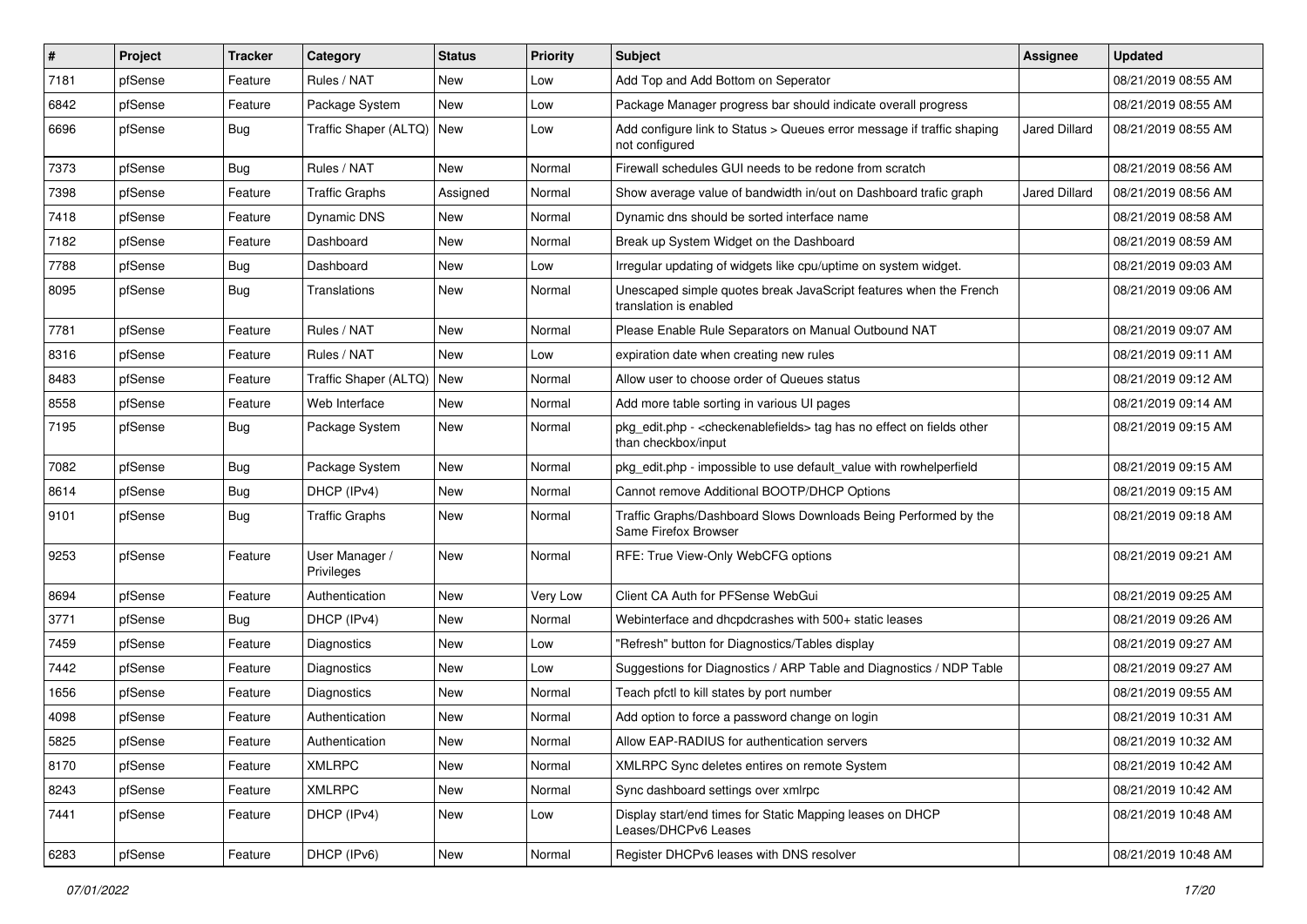| #    | Project             | <b>Tracker</b> | Category               | <b>Status</b> | <b>Priority</b> | <b>Subject</b>                                                                                       | <b>Assignee</b> | <b>Updated</b>      |
|------|---------------------|----------------|------------------------|---------------|-----------------|------------------------------------------------------------------------------------------------------|-----------------|---------------------|
| 7563 | pfSense             | Feature        | L <sub>2</sub> TP      | New           | Normal          | I2tp Suggestion: consider allowing IP/Subnet for the user.                                           |                 | 08/21/2019 10:52 AM |
| 8233 | pfSense             | Bug            | <b>NAT Reflection</b>  | New           | Very Low        | NAT reflection back to originating host broken when using FQDN-based<br>IP aliases                   |                 | 08/21/2019 10:53 AM |
| 1979 | pfSense             | Feature        | Aliases / Tables       | New           | Normal          | Add some default read-only system aliases                                                            | Jim Pingle      | 08/21/2019 11:01 AM |
| 3387 | pfSense             | Feature        | Aliases / Tables       | New           | Normal          | process_alias_urItable Frequency                                                                     |                 | 08/21/2019 11:01 AM |
| 4195 | pfSense             | Feature        | Aliases / Tables       | New           | Low             | Aliases: sections                                                                                    |                 | 08/21/2019 11:01 AM |
| 5735 | pfSense             | Feature        | Aliases / Tables       | New           | Very Low        | Automaticaly add DHCP leases to alias list or make it readable in<br>selected fields                 |                 | 08/21/2019 11:01 AM |
| 7665 | pfSense             | Bug            | Aliases / Tables       | New           | Normal          | Host range validation for Aliases is not strict enough                                               |                 | 08/21/2019 11:01 AM |
| 6207 | pfSense             | Feature        | Rules / NAT            | <b>New</b>    | Normal          | Please, add "THIS_IF broadcast" Macro for use in firewall rules                                      |                 | 08/21/2019 11:01 AM |
| 3288 | pfSense             | Feature        | Rules / NAT            | New           | Normal          | Macros for Interface Networks on Outbound NAT rule Source drop-down                                  |                 | 08/21/2019 11:02 AM |
| 336  | pfSense             | Feature        | <b>LAGG Interfaces</b> | New           | Normal          | Option to create lagg under assign interfaces                                                        |                 | 08/21/2019 11:16 AM |
| 4499 | pfSense             | Feature        | <b>LAGG Interfaces</b> | New           | Normal          | pfSense LAGG interfaces; unable to set speed and duplex for member<br>interfaces.                    |                 | 08/21/2019 11:16 AM |
| 9453 | pfSense             | <b>Bug</b>     | <b>LAGG Interfaces</b> | New           | Normal          | VLAN Interfaces on LAGG get orphaned at boot                                                         |                 | 08/21/2019 11:16 AM |
| 9183 | pfSense             | Bug            | <b>LAGG Interfaces</b> | New           | Very Low        | OpenVPN Lagg Interface not working after restart or new start                                        |                 | 08/21/2019 11:17 AM |
| 8335 | pfSense             | Bug            | LAGG Interfaces        | New           | Normal          | System hang with LACP downlink to UniFi switch                                                       |                 | 08/21/2019 11:18 AM |
| 1388 | pfSense             | Feature        | Multi-WAN              | New           | Normal          | 3G outbound failover connection with auto dial-up and hang-up                                        |                 | 08/21/2019 11:27 AM |
| 7977 | pfSense             | Bug            | Translations           | New           | Normal          | English text shown in stead of translated text (Routing - Gateway groups<br>edit)                    |                 | 08/21/2019 11:28 AM |
| 8846 | pfSense             | Bug            | Gateways               | <b>New</b>    | Low             | Misleading gateway error message adding/editing static routes using a<br>disabled interface          |                 | 08/21/2019 11:29 AM |
| 9698 | pfSense             | <b>Bug</b>     | <b>RRD Graphs</b>      | <b>New</b>    | Normal          | Monitoring graphs do not retain state after auto-refresh                                             |                 | 08/26/2019 02:09 AM |
| 7848 | pfSense             | Bug            | <b>Diagnostics</b>     | New           | Low             | NDP Table Sort by Expiration Error                                                                   |                 | 08/26/2019 02:56 PM |
| 4503 | pfSense<br>Packages | Feature        | New Package<br>Request | New           | Normal          | GNUGateKeeper H.323 Proxy Package                                                                    |                 | 08/27/2019 02:54 AM |
| 9704 | pfSense<br>Packages | Feature        | FreeRADIUS             | New           | Normal          | Enable filter username                                                                               |                 | 08/27/2019 12:07 PM |
| 9707 | pfSense<br>Packages | Bug            | pfBlockerNG            | New           | Normal          | Some networks already existing in deny Feeds are not stopped even if<br>existing in custom deny list |                 | 08/28/2019 10:03 AM |
| 753  | pfSense             | Feature        | OpenVPN                | New           | Normal          | Add OpenVPN foreign_option support                                                                   |                 | 09/02/2019 10:38 AM |
| 9725 | pfSense<br>Packages | Feature        | ACME                   | New           | Very Low        | Ability to use template variables in acme package                                                    |                 | 09/04/2019 07:12 AM |
| 9724 | pfSense<br>Packages | <b>Bug</b>     | pfBlockerNG            | New           | High            | pfblockerng-firewall-filter-service-will-not-start                                                   |                 | 09/05/2019 06:32 AM |
| 9732 | pfSense             | Feature        | DHCP (IPv4)            | New           | Normal          | System UTC time offset in DHCP Option 2                                                              |                 | 09/06/2019 08:39 PM |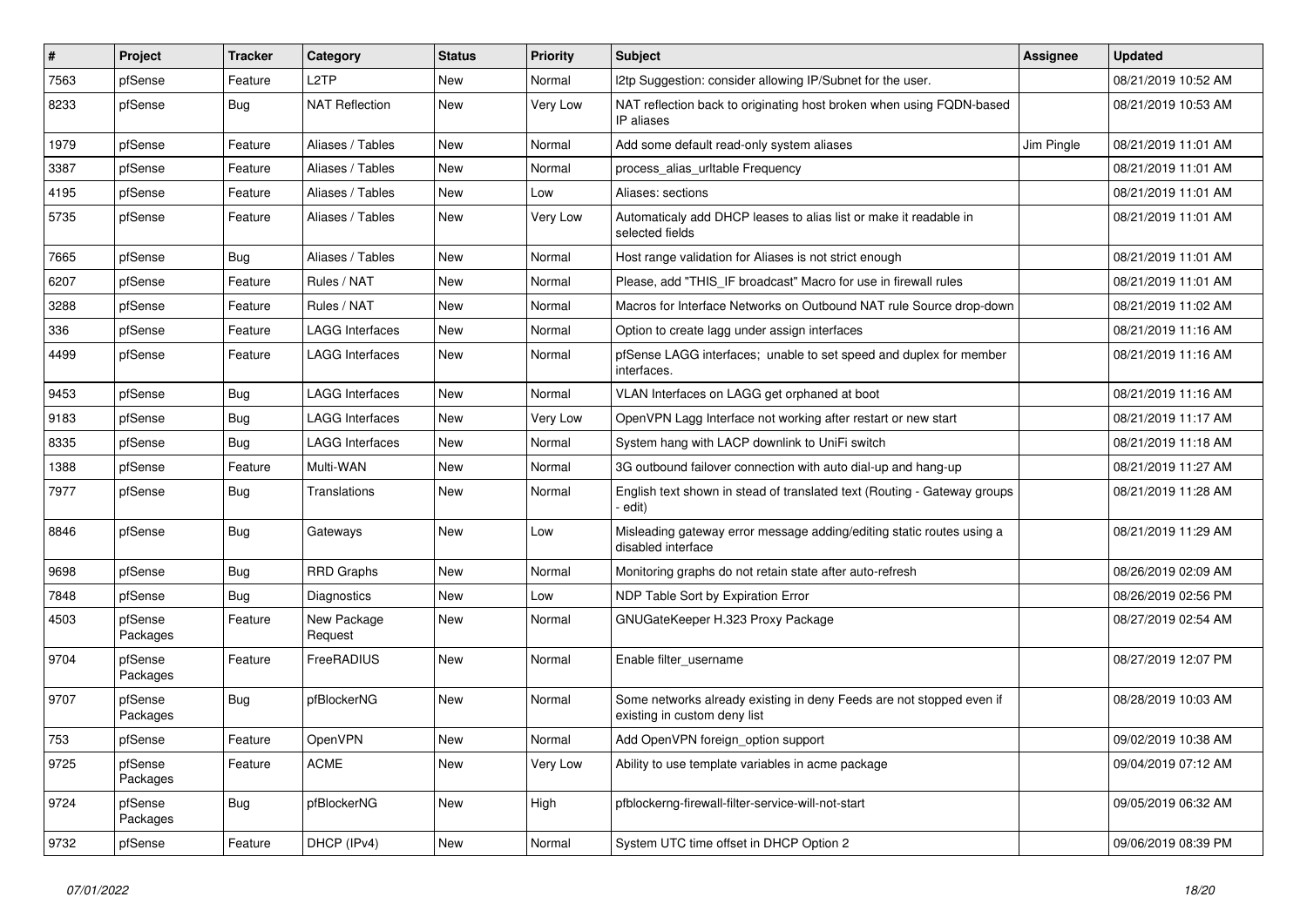| #    | Project             | <b>Tracker</b> | Category               | <b>Status</b> | <b>Priority</b> | <b>Subject</b>                                                                              | <b>Assignee</b> | <b>Updated</b>      |
|------|---------------------|----------------|------------------------|---------------|-----------------|---------------------------------------------------------------------------------------------|-----------------|---------------------|
| 9737 | pfSense             | Bug            | <b>Traffic Graphs</b>  | New           | Normal          | traffic-graphs.js shows incorrect units inside the chart                                    |                 | 09/09/2019 06:35 AM |
| 895  | pfSense             | Feature        | <b>PPP</b> Interfaces  | <b>New</b>    | Very Low        | PPP subsystem MPPE/MPPC support                                                             |                 | 09/10/2019 04:24 PM |
| 9749 | pfSense<br>Packages | Feature        | Status_Monitoring      | New           | Normal          | 95th percentile missing for quality in monitoring                                           |                 | 09/12/2019 10:39 AM |
| 9755 | pfSense             | Bug            | Package System         | New           | Very Low        | package description wrong link<br>https://www.freshports.org/security/openvpn-client-export |                 | 09/13/2019 07:22 AM |
| 9775 | pfSense             | Feature        | Backup / Restore       | New           | Normal          | AutoConfigBackup - Rolling per day/hour cap on changes, retention<br>policy                 |                 | 09/20/2019 09:19 AM |
| 6668 | pfSense             | Bug            | <b>IPsec</b>           | Feedback      | Normal          | IPSec tunnel + L2TP/IPSec VPN - wrong PSK chosen by pfSense                                 |                 | 09/21/2019 02:07 AM |
| 8315 | pfSense<br>Packages | Bug            | Mail report            | Feedback      | Normal          | Mail Report mail report send() behavior different than<br>notify via smtp()                 | Jim Pingle      | 09/24/2019 10:12 AM |
| 9800 | pfSense             | Feature        | Hardware / Drivers     | <b>New</b>    | Normal          | Add toggle for net.isr.dispatch=deferred in GUI                                             |                 | 09/29/2019 06:18 AM |
| 9805 | pfSense             | Bug            | Dynamic DNS            | New           | Normal          | dynDNS cloudflare multiple entries                                                          |                 | 10/02/2019 04:51 PM |
| 9012 | pfSense<br>Packages | Bug            | Squid                  | New           | Very Low        | Captive Portal authentication in Squid Proxy Server does not work                           |                 | 10/12/2019 05:06 AM |
| 9838 | pfSense             | Feature        | OpenVPN                | New           | Normal          | PKCS11 support                                                                              |                 | 10/20/2019 02:12 PM |
| 6103 | pfSense             | Feature        | <b>DNS Resolver</b>    | New           | Normal          | DNS Resolver Outgoing Interfaces should be able to use Gateway<br>Groups                    |                 | 10/21/2019 08:02 AM |
| 9837 | pfSense             | Bug            | Interfaces             | New           | Very Low        | ipv6 is not completely disabled on the interfaces                                           |                 | 10/24/2019 01:16 AM |
| 7248 | pfSense             | Feature        | <b>IPsec</b>           | New           | Normal          | Web UI for IPSec settings should warn about poor security choices                           | Jim Pingle      | 10/31/2019 12:15 PM |
| 1268 | pfSense             | Feature        | Certificates           | New           | Normal          | Allow mass renewing of certs                                                                |                 | 11/01/2019 03:17 PM |
| 9044 | pfSense<br>Packages | Feature        | New Package<br>Request | New           | Normal          | Add SoftEther                                                                               |                 | 11/02/2019 10:51 AM |
| 9889 | pfSense             | Bug            | Certificates           | New           | Very Low        | CRL check for Intermediate CA CRLs fails                                                    | Jim Pingle      | 11/08/2019 11:03 AM |
| 8985 | pfSense<br>Packages | Feature        | Suricata               | New           | Normal          | Suricata: allow configuration for external/internal additional storage                      |                 | 11/13/2019 10:07 AM |
| 9286 | pfSense<br>Packages | Bug            | squidguard             | <b>New</b>    | Normal          | squidGuard - Unable to change IP for sgerror.php URL in configuration                       |                 | 11/13/2019 10:07 AM |
| 9497 | pfSense<br>Packages | <b>Bug</b>     | AWS VPC                | New           | Normal          | AWS VPN Wizard: WebGUI times out.                                                           |                 | 11/13/2019 10:07 AM |
| 9566 | pfSense             | Bug            | <b>Traffic Graphs</b>  | New           | Normal          | Traffic graph displays traffic incorrectly                                                  |                 | 11/18/2019 07:54 AM |
| 9912 | pfSense<br>Packages | Feature        | ntop                   | New           | Normal          | add custom DPI to ntopng                                                                    |                 | 11/18/2019 10:57 AM |
| 7078 | pfSense             | Feature        | OpenVPN                | New           | Low             | Allow reordering of client specific overrides in OpenVPN                                    |                 | 11/21/2019 02:48 PM |
| 9937 | pfSense             | Feature        | Authentication         | New           | Normal          | OpenVPN Login User Privilege                                                                |                 | 11/29/2019 08:46 AM |
| 9973 | pfSense<br>Packages | Feature        | <b>NRPE</b>            | New           | Normal          | Nagios NRPE package isn't IPv6 capable                                                      |                 | 12/20/2019 03:15 PM |